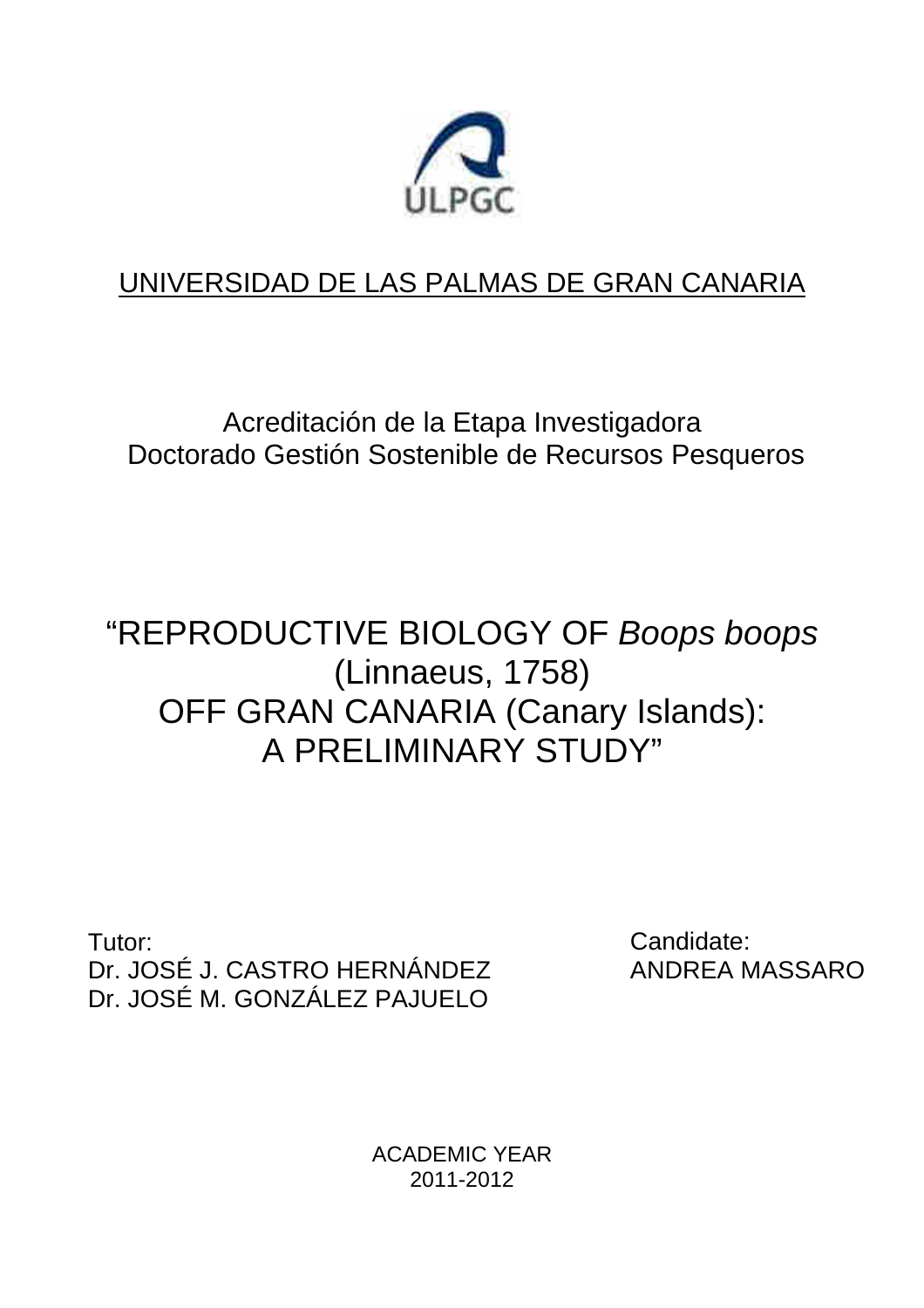### **Reproductive biology of Boops boops (Linnaeus, 1758) off Gran Canaria (Canary Islands): a preliminary study**

Andrea Massaro\*

Phd in Sustainable Management of Fisheries Resources Faculty of Marine Science University of Las Palmas de Gran Canaria

\*e-mail: andreamassaro@live.it

### **Abstract**

Preliminary data of the length-weight relationship and reproduction of the bogue Boops boops off Gran Canaria (Canary Islands, Central-east Atlantic) are provided. Two thousand and twenty-one individuals of bogue, ranging from 4 to 34 cm TL, were obtained from purse seine commercial landing. Reproduction parameters as sex determination, duration of spawning season, size at first maturity and GSI variation along time were determinated based on macroscopic evaluation of gonads. The results obtained suggest that bogue is a total spawner, with a long spawning season extending from January to May. Size at first maturity was 16.7 and 17.9 cm TL for males and females, respectively. The length-weight relationship obtained showed a positive allometry in both sexes.

**Keywords**: Boops boops, Canary Islands, reproduction, length-weight relationship, size at first maturity, spawning season, Gonadosomatic index.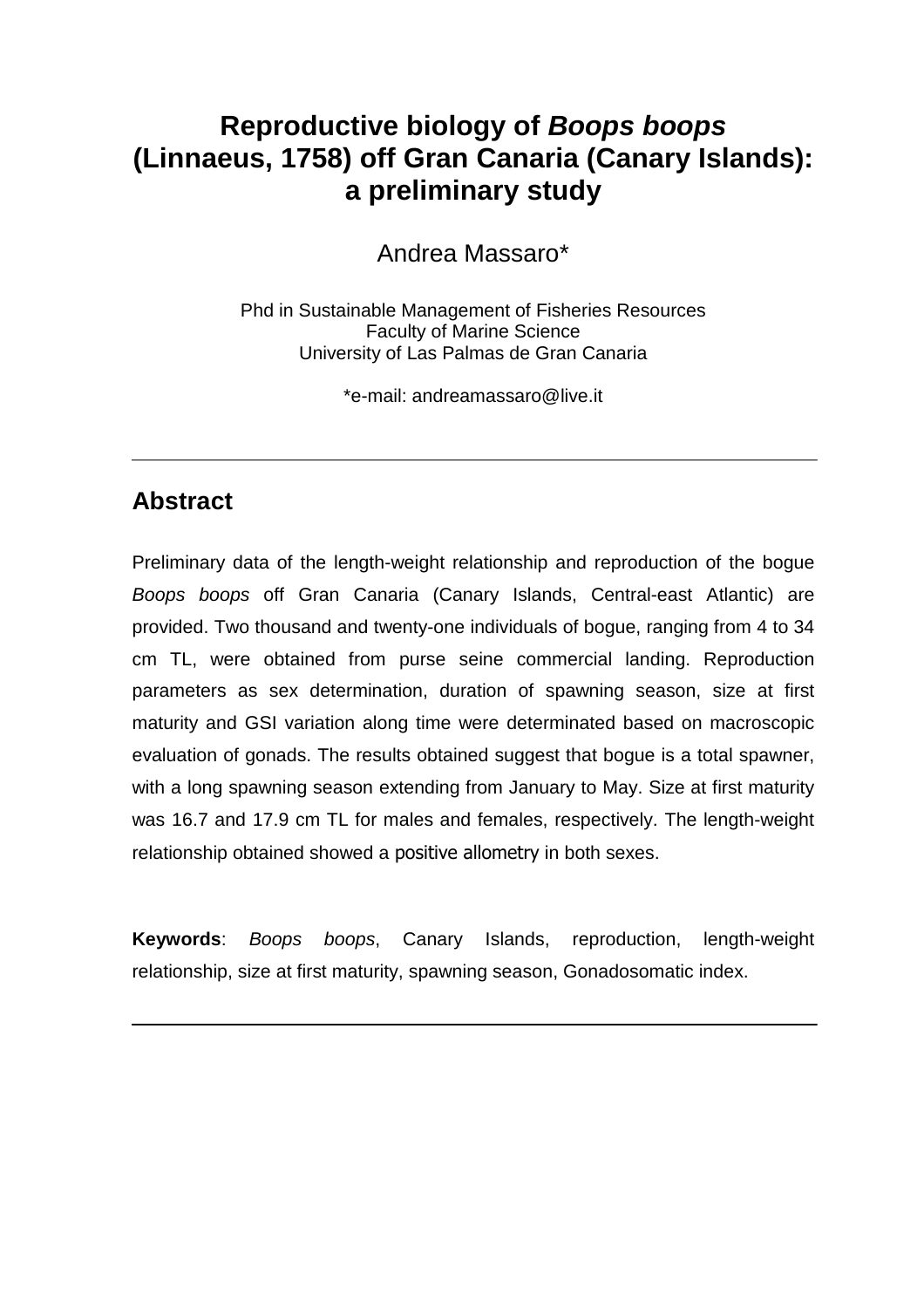### **Biología reproductiva de Boops boops (Linnaeus, 1758) en aguas de Gran Canaria (Islas Canarias): un estudio preliminar**

Andrea Massaro\*

Doctorado en Gestión Sostenible de Recursos Pesqueros Facultad de Ciencias del Mar. Universidad de Las Palmas de Gran Canaria.

\*e-mail: andreamassaro@live.it

### **Resumen**

Se presentan datos preliminares sobre la relación talla-peso y reproducción de la boga Boops boops en aguas de Gran Canaria (Islas Canarias, Atlántico Centro-Oriental). Los 2012 ejemplares examinados, obtenidos de capturas comerciales con cerco, presentaron tallas entre 4 y 34 cm TL. Se determinaron los parámetros reproductivos, como la determinación del sexo, la duración del periodo de desove, talla de primera madurez y variaciones del GSI a lo largo del tiempo, a través del análisis macroscópicamiente las gónadas. Los resultados sugieren que la boga es un desovador total con un largo periodo de puesta, que se extiende desde enero a mayo, y cuya talla de primera madurez es 16.7 y 17.9 cm TL para machos y hembras, respectivamente.

La relación talla-peso obtenida muestra una alometría positiva en ambos los sexos.

**Palabras clave**: Boops boops, Islas Canarias, reproducción, relación talla-peso, de primera madurez, periodo de puesta, índice gonadosomático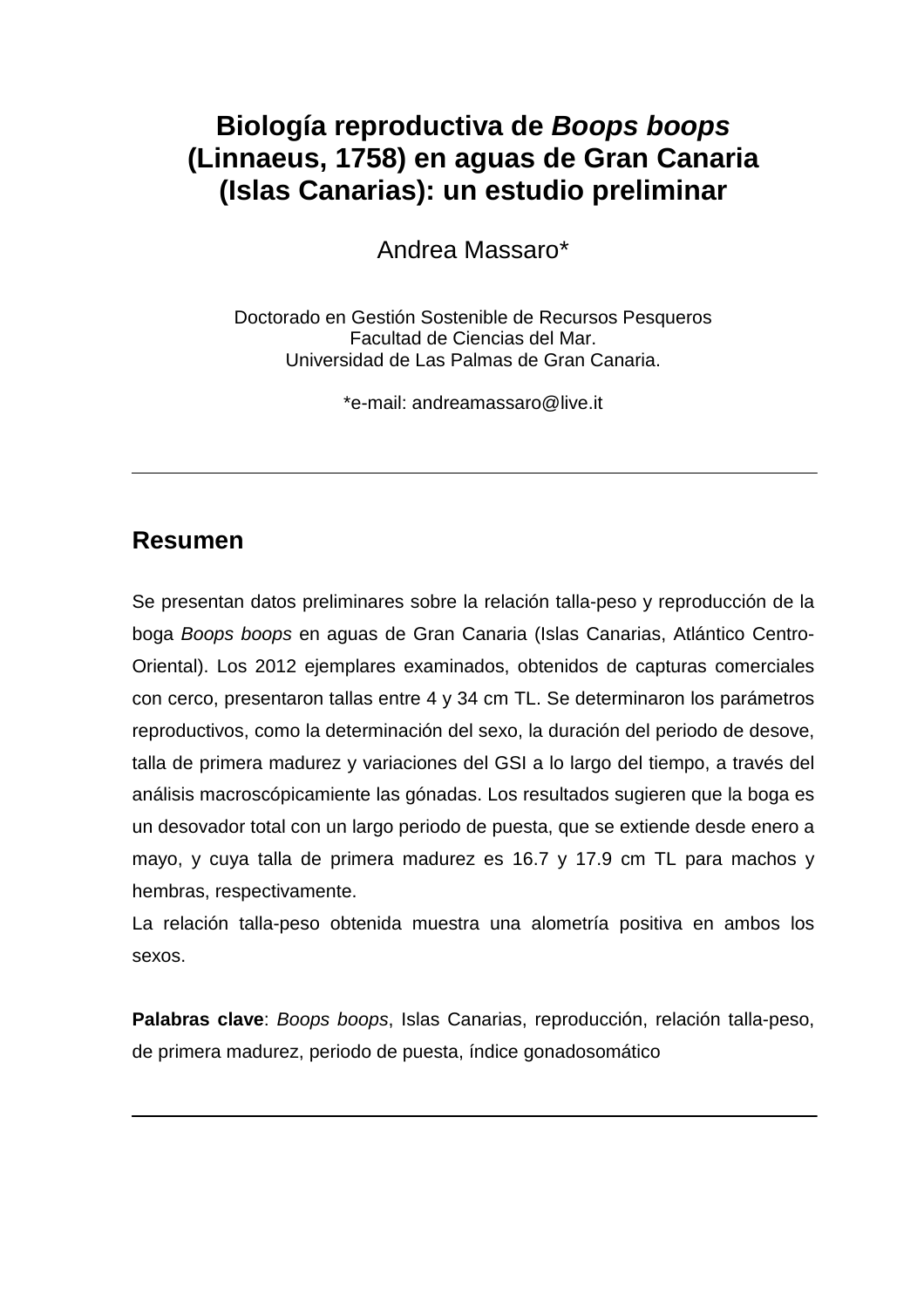## **INDEX**

| 1  |
|----|
| 3  |
| 6  |
| 6  |
| 6  |
| 9  |
| 10 |
| 10 |
| 11 |
| 12 |
| 16 |
| 18 |
| 20 |
| 24 |
| 30 |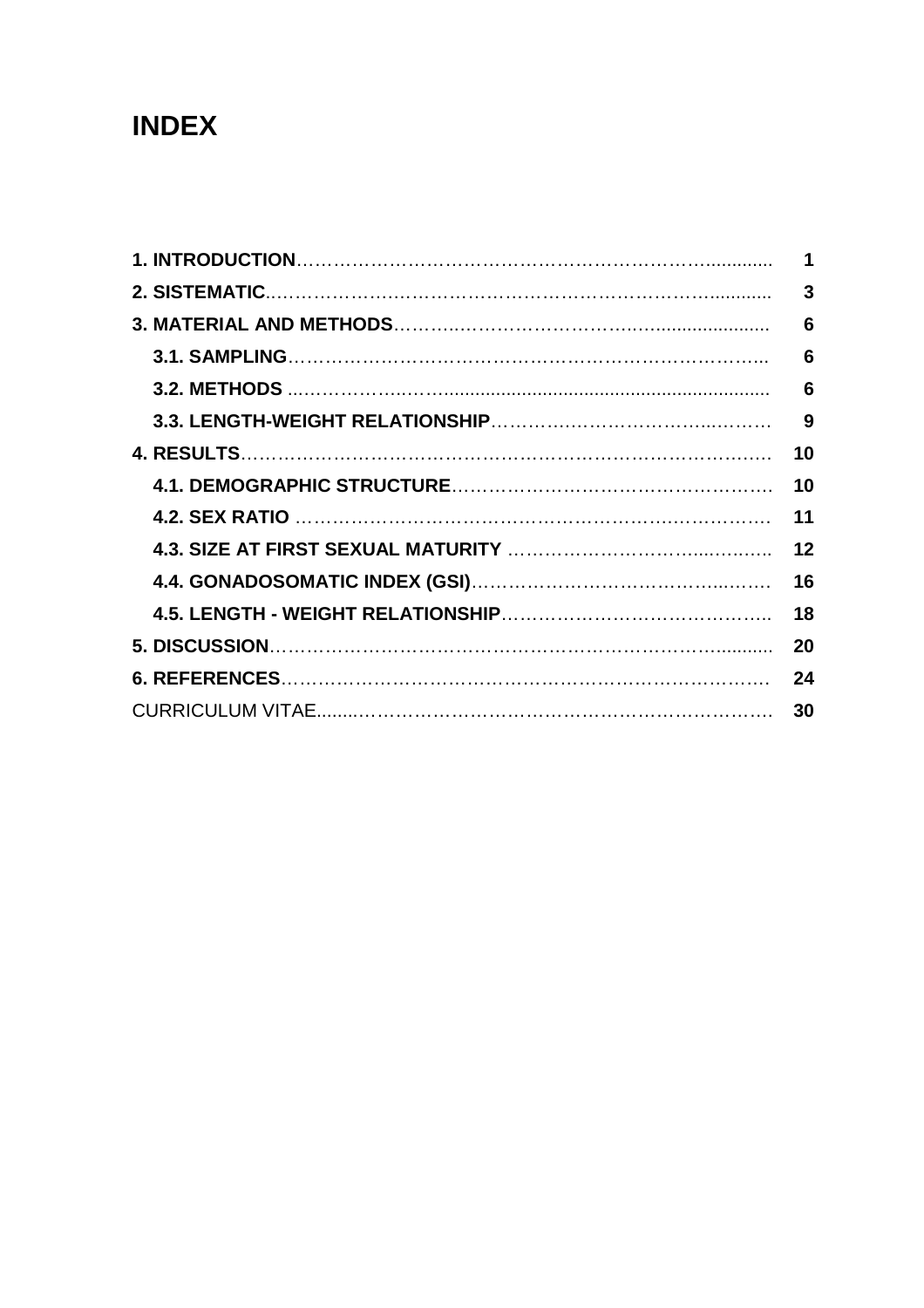## **1. - INTRODUCTION**

In Gran Canaria Boops boops (Linnaeus, 1758) has limited commercial value and it lack of attractiveness for the recreational fishing sector. This is due to the fact that, despite its acceptable morphological and nutritional characteristics that make it suitable for commercialization, is erroneously considered undesirable and unpalatable for most consumers and, consequently, from the point of view of fishermen, their marketing is not economically viable despite it is relatively abundant.

Generally it is discarded at sea after being capture in the purse-seine fishery which targeted species are other middle-size pelagic fish (pilchard, chub mackerel, horse mackerel), and it represents the main discarded species of the artisanal fishery developed off the island together with some benthic sharks and rays, and species of low commercial value (box-fishes, damselfishes, etc.). Its capture also takes place as by-catch in gillnet, longline, and handline operations. On the other hand, its juveniles are the target species for the live-bait fishery addressed to tuna (mainly Katsuwonus pelamis) that is a seasonal and high economic value fishery.

To get the most out of the bogue is necessary a comprehensive study of its biology, in order to determine its ecological role in bento-pelagic communities, and to determinate the real situation and fishing potential of the population.

Despite that there are no to many previous information about Boops boops in the Canary Islands, there are some studies of its biology and ecology in other parts of world, particularly in the Mediterranean. In this sense, Anato & Katari (1986) described the feeding habits and reproduction of B. boops in waters of Tunisian, while Livadas (1988) studied its growth and maturity off Cyprus. Hassan (1990) undertook an study on B. boops from Alexandria (Egypt), especially boarding aspects related with growth, feeding habits and reproduction as well as fishery statistics. Ezzat et al. (1991) studied the sex reversal in this sparid from the Alexandria coast. Gordo (1995) studied the reproduction of B. boops off the Portuguese coast.

1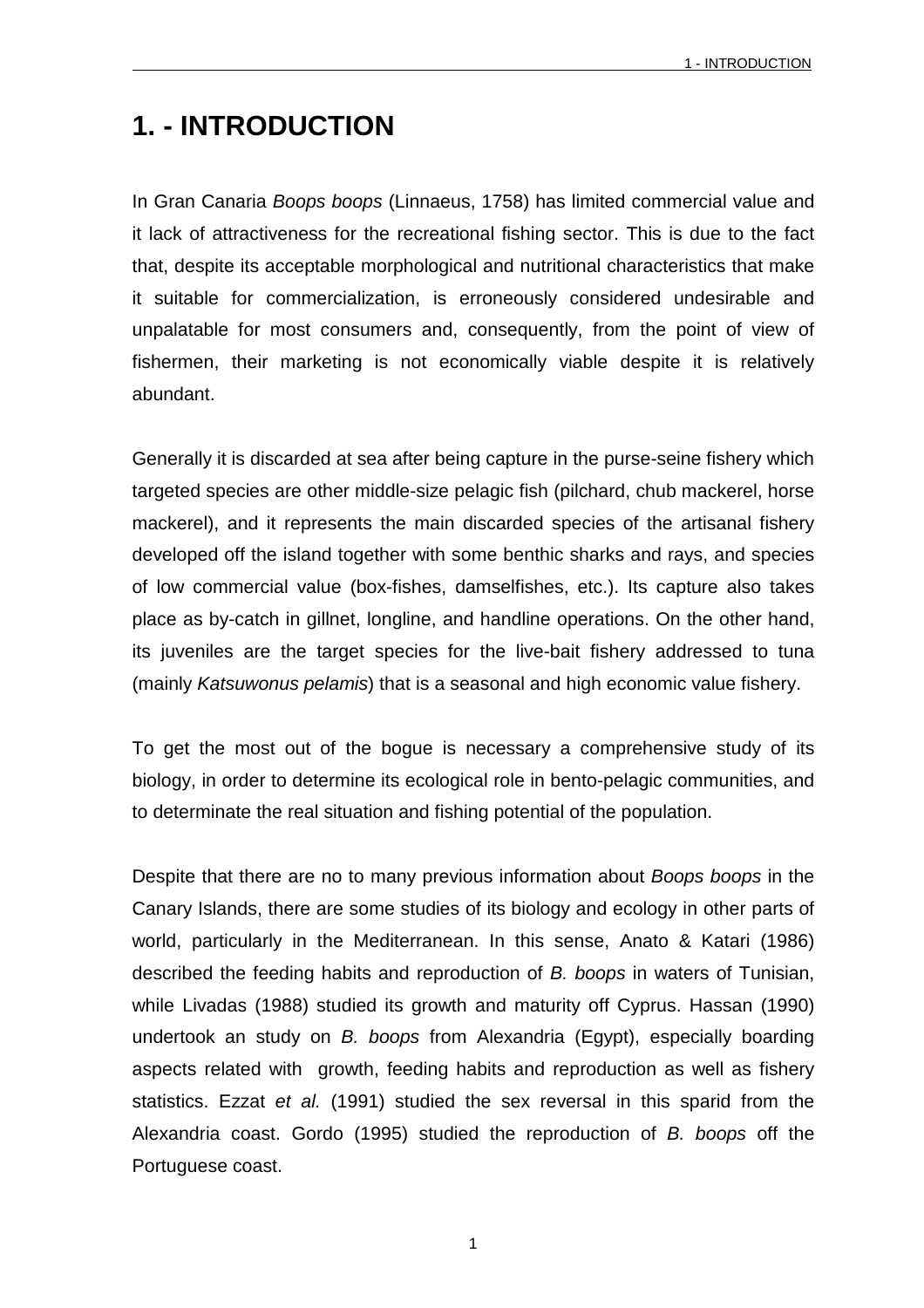Studies of reproduction in fishes, such as duration of spawning season, size at maturity and fecundity, require knowledge of the stage of gonad development in individual fish. The methods used in such studies are generally based on the visual external appearance of the gonad (West, 1990). In this way, the aim of this document is to contribute to the knowledge of the biology of Boops boops in the Canary Islands, giving preliminary data of several reproductive parameters that are important for the adequate management of its fishery in neritic waters of Gran Canaria.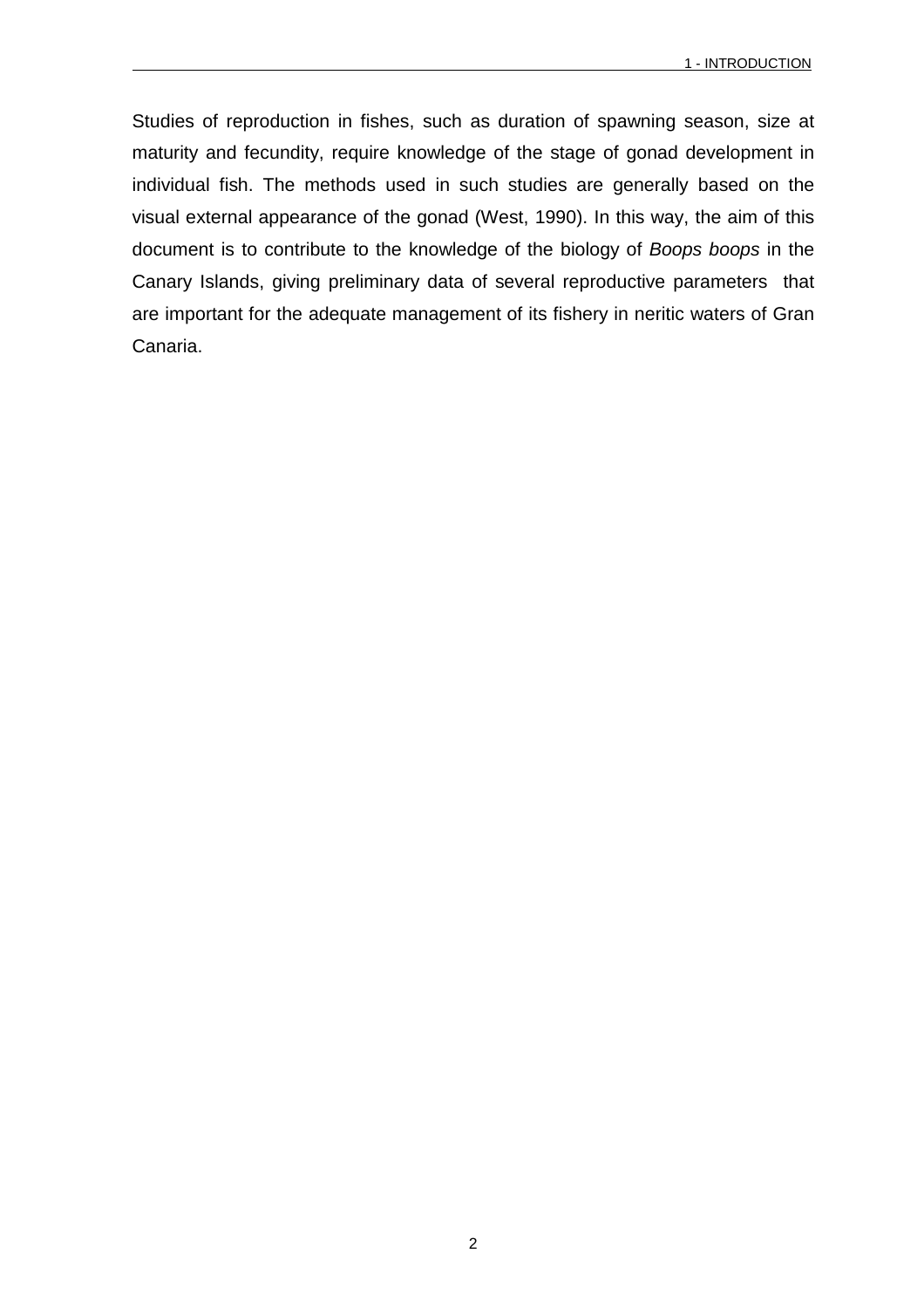## **2. - SYSTEMATIC**

The bogue, Boops boops, belongs to the order Perciformes which includes about 160 families for a total of over 10,000 species found in almost all aquatic environments. It belongs to the Sparidae family, where the genus Boops is represented by 2 species (B. boops and B. lineatus). It is distributed in the from Norway to Angola, including the archipelagos of Azores, Madeira, Canary Islands, and Cabo Verde. It is also present in the Mediterranean and Black Seas (FIG. 2.1).



FIGURE 2.1. - Spatial distribution of Boops boops: red areas represent the greatest abundance and yellow areas are of lower abundance (from www.fishbase.org).

Boops boops presents a fusiform body, rather low and very slightly compressed, with its anterior part sub-cylindrical in cross section. Eyes are large, with its diameter greater than the snout length. The scales on top of head reaching forward just beyond level of posterior eye margins. Mouth is small, oblique and lips are very thin. All teeth are incisor-like, settled in a single row in both jaws. The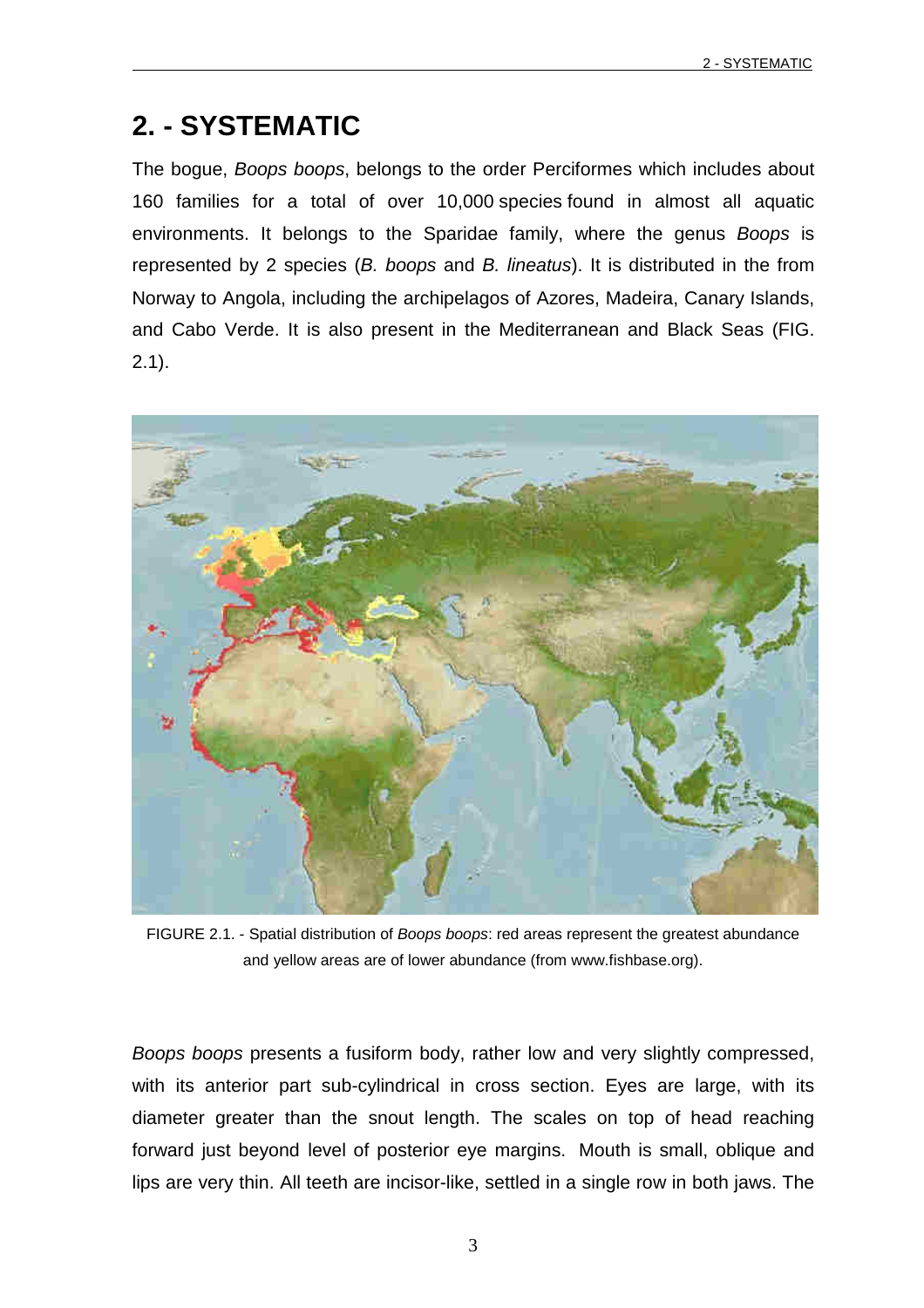cutting edges of upper teeth with 4, of lower teeth with 5 points (the central point largest) (FIG. 2.2).



FIGURE 2.2 - Graphical representation of Boops boops (source: FAO).

Gill rakers on first arch are 16 to 20 lower and 7 or 8 upper. Dorsal fin has 13-15 spines and 12-16 soft rays. Anal fin has 3 spines and 14-16 soft rays. Pectoral fins are short, not reaching to anus. Caudal fin is forked. Scales along lateral line are 69 to 80. The body colour of the back is bluish or greenish, with sides with silvery or golden reflections and with 3 to 5 golden longitudinal lines. It presents a small brown spot restricted to the pectoral fin axils. The lateral line is dark and fins are light (FIG. 2.3).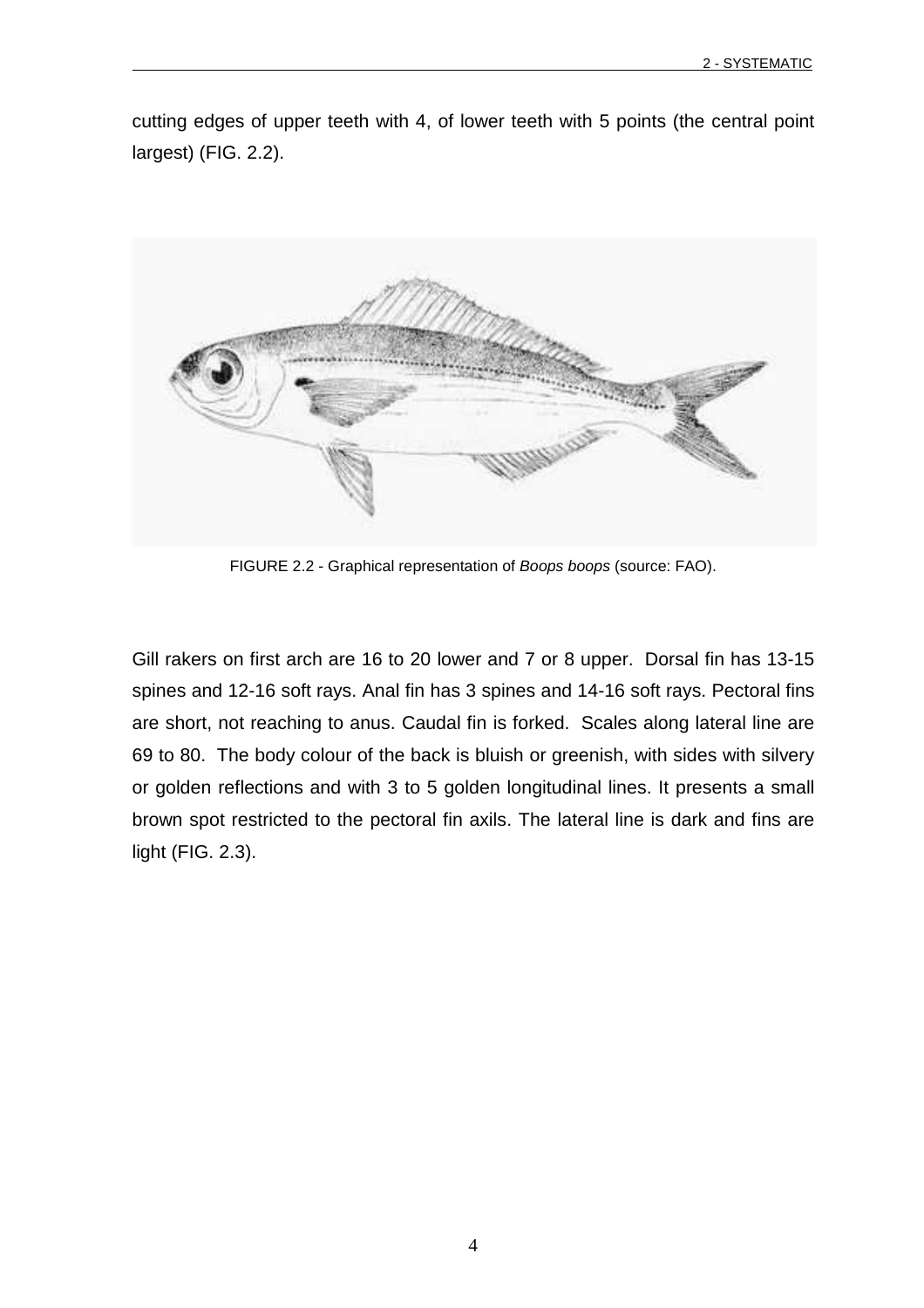

FIGURE 2.3 - Speciment of Boops boops

The bogue is a gregarious, demersal and semi-pelagic feeder, that can generally be found down to 100 m, and infrequently down to 350 m. It feeds on seaweed, crustaceans, and zooplankton, and rise to the surface at night to feed. Individuals can reach 36 cm TL, but average is about 20 cm. In this species has been reported hermaphroditic behavior (D'Ancona, 1949; Reinboth, 1962; Lissia-Frau, 1966), being a sequential hermaphroditism in the basic form of protoginy. Males may develop directly from the juvenile state (primary males) or may develop from adult females by sex change (secondary males).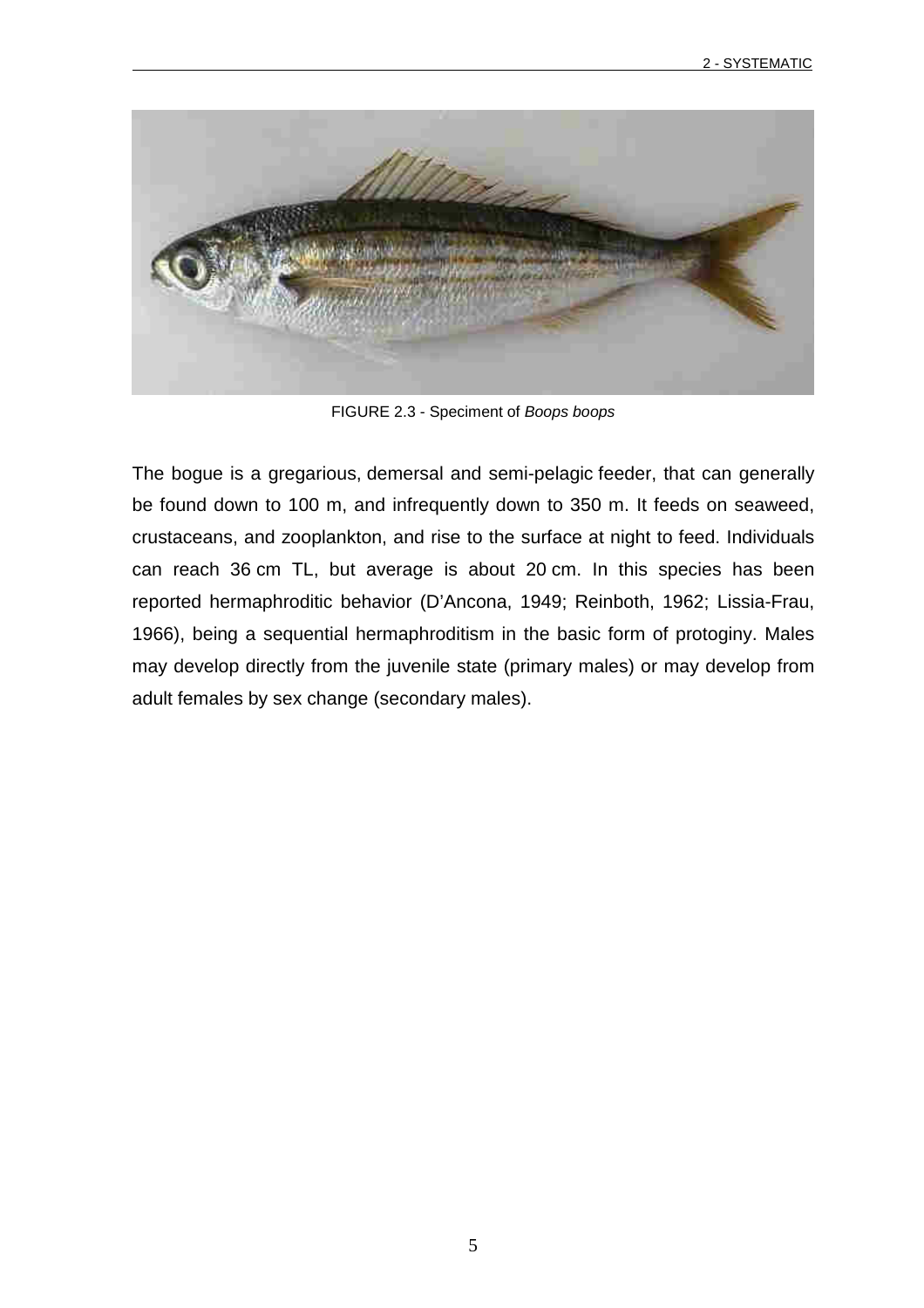### **3. - MATERIAL AND METHODS**

#### **3.1. - SAMPLING**

All specimens for this study were collected monthly, from January to September 2012, in purse seine captures at south of Gran Canaria (port of Arguineguín). Boops boops captured were generally discarded from the commercial catches of a canarian artisanal fleet. The analyses on the samples were completed immediately after landing.

#### **3.2. - METHODS**

Total length (TL) and fork length (FL) of each fish was measured to the lower 0.5 cm, and weighed to the nearest 0.1 g (WT). After the gonads were removed and weighed (WG) to the nearest 0.001 g, the eviscerated weight (WE) was taken to the nearest 0.1 g. Female and male gonads were fixed and preserved in 4% buffered formaldehyde.

The sex of males and females were assessed visually. Ovaries were classified according to their appearance, using the 8 stage-maturity scale (TAB. 3.1) The characteristics considered by Abella et al. (2002) in order to establish this scale were size, grade of opacity, colour and oocyte appearance.

The sex ratio was expressed as the feminility rate: ratio between total number of females and total number of females and males. Sex ratios were tested statistically for significant deviations from the expected 0.5 ratio with a Pearson chi-square goodness-of-fit test  $(\alpha=0.05)$ .

The length at first maturity (length at which fifty percent of individuals attain maturity, Lm) was determined by fitting a logistic ogive:

6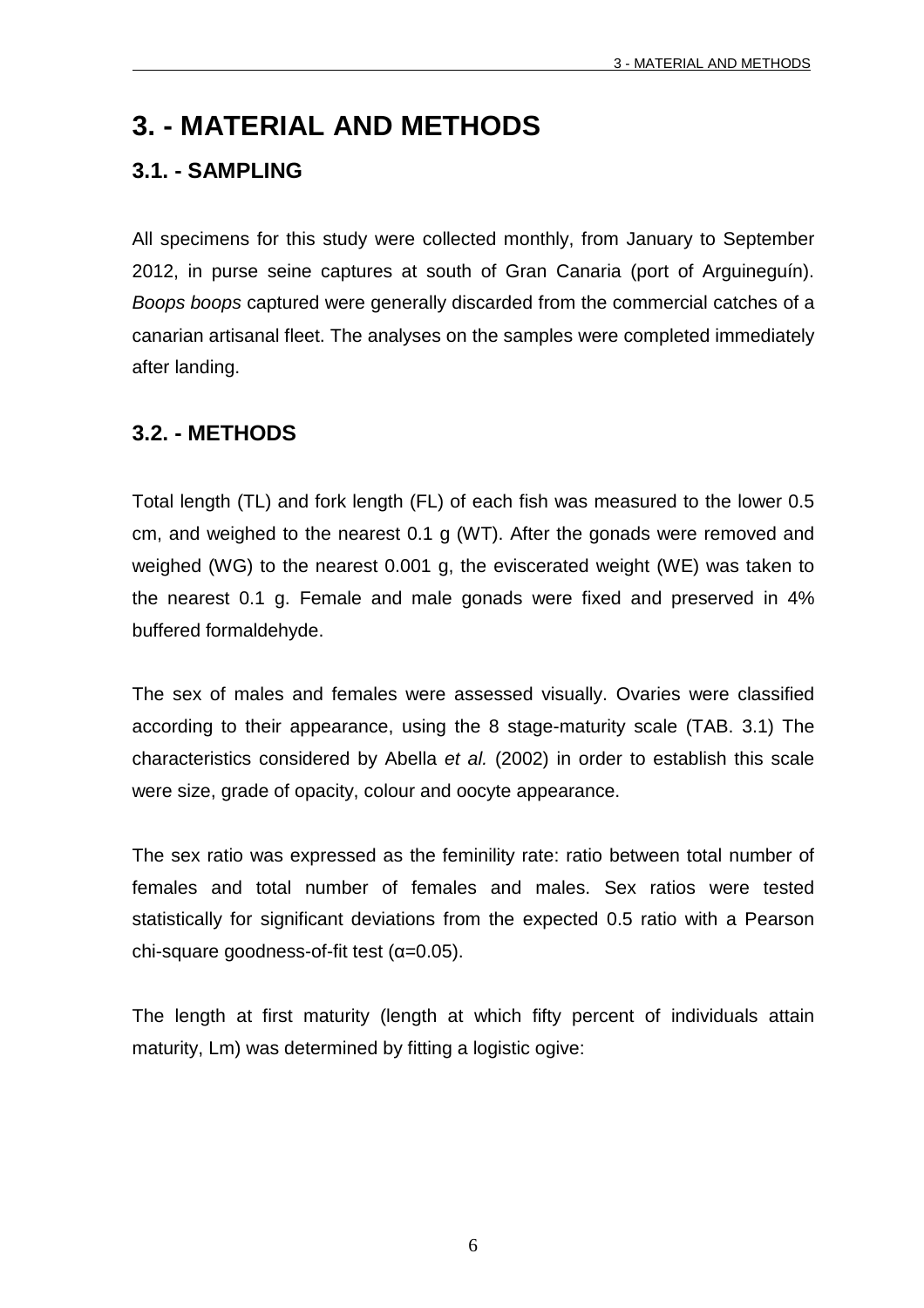$$
P = \frac{100}{1 + e^{-r(Lt - Lm)}}
$$

to the proportion of reproductively active fish in each size class (stages 2B to 4B), where P is the percentage of fish mature at total length Lt; and r the model parameter (Saila et al., 1988). The function was fitted to data by means of the Levenberg-Marquardt's algorithm for non-linear least squares parameter estimation (Draper & Smith, 2000).

The spawning season was estimated by monitoring the monthly changes in the frequency of the maturity stages. The spawning season was also established from the monthly evolution of the gonadosomatic index (GSI) of males and females which was calculated by expressing gonad weight as a percentage of eviscerate weight (Anderson & Gutreuter, 1983).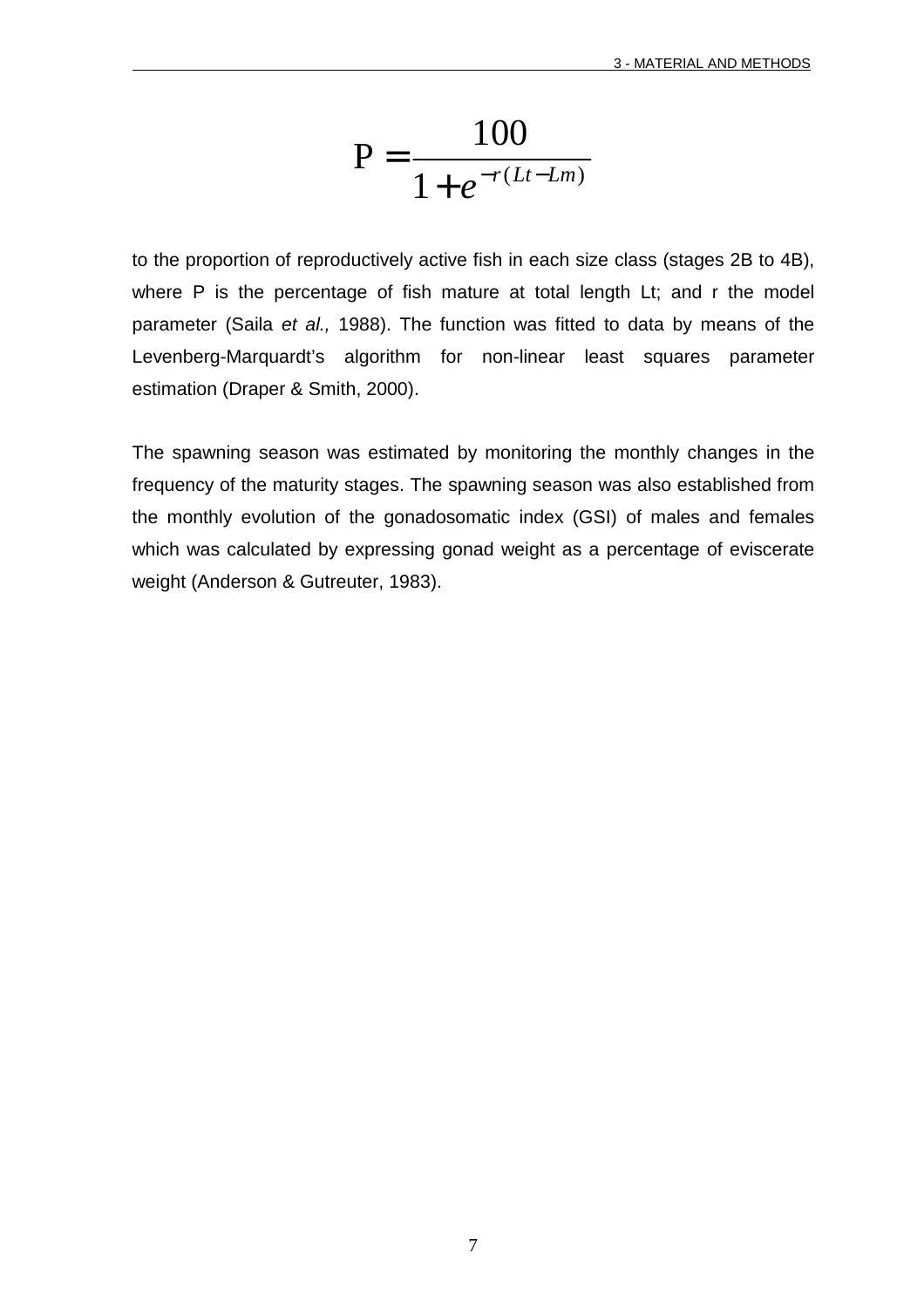| SEX          | <b>GONAD ASPECT</b>                                                                                                                                                                                                                                                                | <b>MATURATION STATE</b> | <b>STAGE</b> | <b>MEDITS</b>           |
|--------------|------------------------------------------------------------------------------------------------------------------------------------------------------------------------------------------------------------------------------------------------------------------------------------|-------------------------|--------------|-------------------------|
| Ù            | Sex not distinguished by maked eye. Gonads very small and<br>translucid, almost trasparent. Sex undetermined.                                                                                                                                                                      | <b>UNDETERMINED</b>     | a            | o                       |
| F            | Small pinkish and translucent ovary shorter than 1/3 of the body<br>cavity. Eggs not visible by naked eye.                                                                                                                                                                         | $IMMATURE =$            |              | r                       |
| $\mathbf{M}$ | Thin and withish testis shorter than 1/3 of the body eavity.                                                                                                                                                                                                                       | VIRGIN                  |              |                         |
| F            | Small pinkish/reddish ovary shorter than 1/2 of the body cavity.<br>Eggs not visible by naked eye.                                                                                                                                                                                 | VIRGIN-DEVELOPING       | 2a           |                         |
| M            | Thin withish testis shorter than 1/2 of the body cavity,                                                                                                                                                                                                                           |                         |              |                         |
| F            | Pinkish-reddish/reddish- orange and translucent ovary long<br>about 1/2 of the body cavity. Blood vessels visible. Eggs not<br>visible by naked eye.                                                                                                                               | <b>RECOVERING *</b>     | 2b           |                         |
| M            | Whitish/pinkish testis, more or less simmetrical, long about 1/2<br>of the body cavity.                                                                                                                                                                                            |                         |              | 2                       |
| $\bf F$      | Ovary pinkish-yellow in colour with granular appearance, long<br>about 2/3 of the body cavity. Eggs are visible by naked eye<br>through the ovaric tunica, which is not yet translucent. Under<br>light pressure, eggs are not expelled.                                           | <b>MATURING</b>         | $2\sigma$    |                         |
| M            | Whitish to creamy testis long about 2/3 of the body cavity.<br>Under light pressure, sperm is not expelled.                                                                                                                                                                        |                         |              |                         |
| F            | Ovary orange-pink in colour, with conspicious superficial blood<br>vessels, long from 2/3 to full length of the body cavity. Large<br>transparent, ripe eggs are cleary visible and could be expelled<br>under light pressure. In more advanced conditions, eggs escape<br>freely. | <b>MATURE/SPAWNER</b>   | F            | $\overline{\mathbf{3}}$ |
| $\mathbf{M}$ | Whitish-creamy soft testis long from 2/3 to full length of the<br>body cavity. Under light pressure, sperm could be expelled. In<br>more advanced conditions, sperm escapes freely.                                                                                                |                         |              |                         |
| P.           | Reddish ovary shrunked to about 1/2 length of the body cavity.<br>Flaccid ovaric walls; ovary may contain remanants of<br>disintegrating opaque and/or translucent eggs.                                                                                                           | <b>SPENT</b>            | 46           |                         |
| M            | Bloodshot and flabby testis shrunken to about 1/2 length of the<br>hody cavity.                                                                                                                                                                                                    |                         |              | 4                       |
| F            | Pinkish and translucent ovary long about 1/3 of the body cavity.<br>Figgs not visible by naked eye.                                                                                                                                                                                | RESTING®                | 4h           |                         |
| M            | Whitish/pinkish testis, more or less simmetrical, long about 1/3<br>of the body cavity,                                                                                                                                                                                            |                         |              |                         |

TABLE 3.1 - Codes of sexual maturity for bony fish (Abella et al., 2002).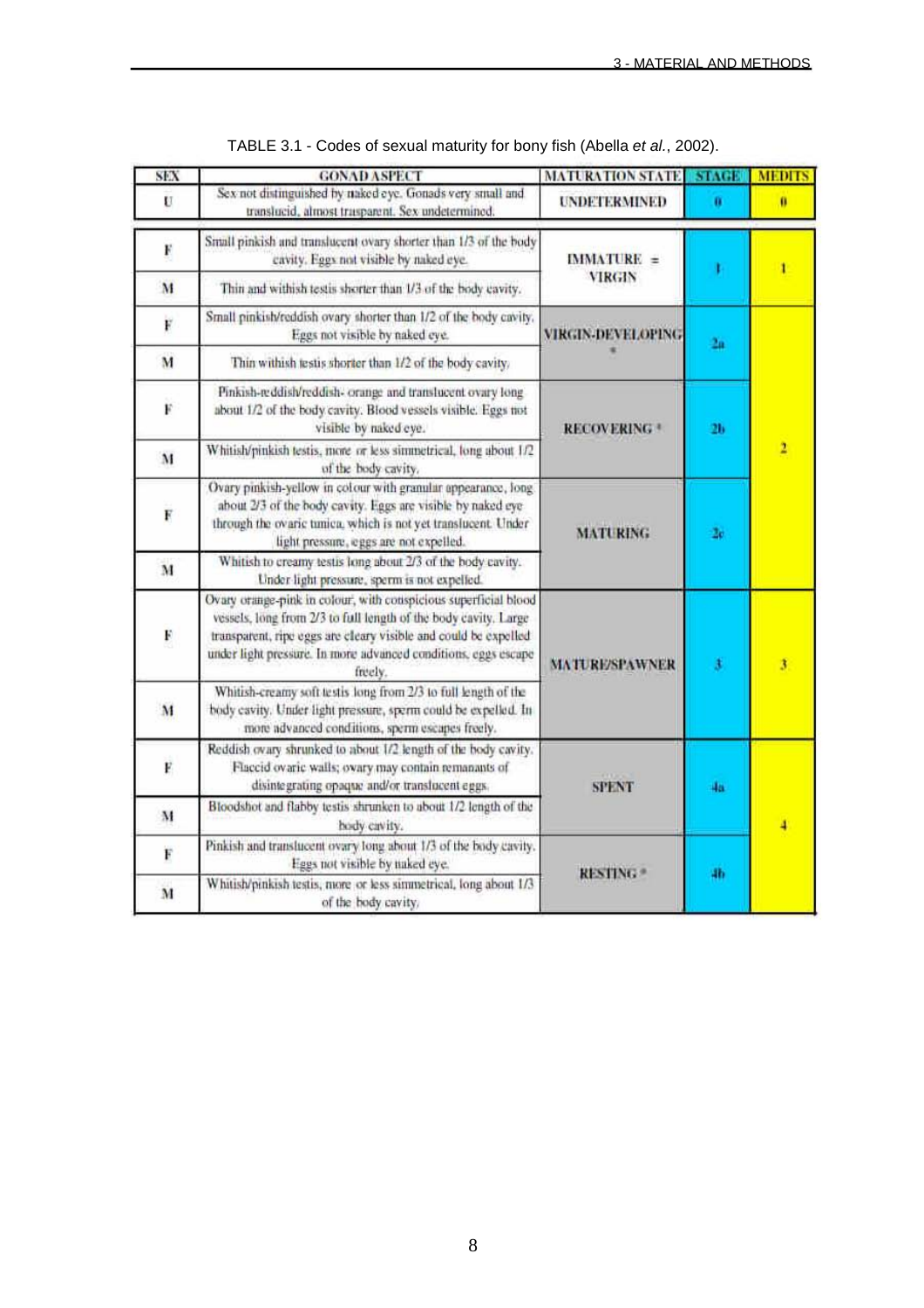### **3.3. - LENGTH-WEIGHT RELATIONSHIP**

Length-weight relationship describes body growth in marine organisms. In fact, it makes possible to evaluate the relative growth of the animal throughout his life, highlighting any morphological changes.

Length-weight relationship, also, is a useful tool to convert the equation size-age by weight-age, in order to estimate the biomass of a population starting from size distributions (Wootton, 1990; Pauly, 1993; Petrakis & Stergiou, 1995; Gonçalves et al., 1996; Binohlan & Pauly, 1998).

The model that best expresses this relationship in fish is the potential one

$$
P = a L^b
$$

where a and b represent two curve parameters.

For teleosts fishes with isometric growth the value of b does not differ significantly from 3; for values greater than 3 growth is allometry positive that explains the greater increase in weight with respect to size, otherwise the allometry is negative type.

To test allometry ( $b \neq 3$ ) was applied *t*-Student test (Pauly, 1984) with n-2 degrees of freedom and null hypothesis  $b = 3$ . The same test was used to check for any significant differences between the value of b within males and females.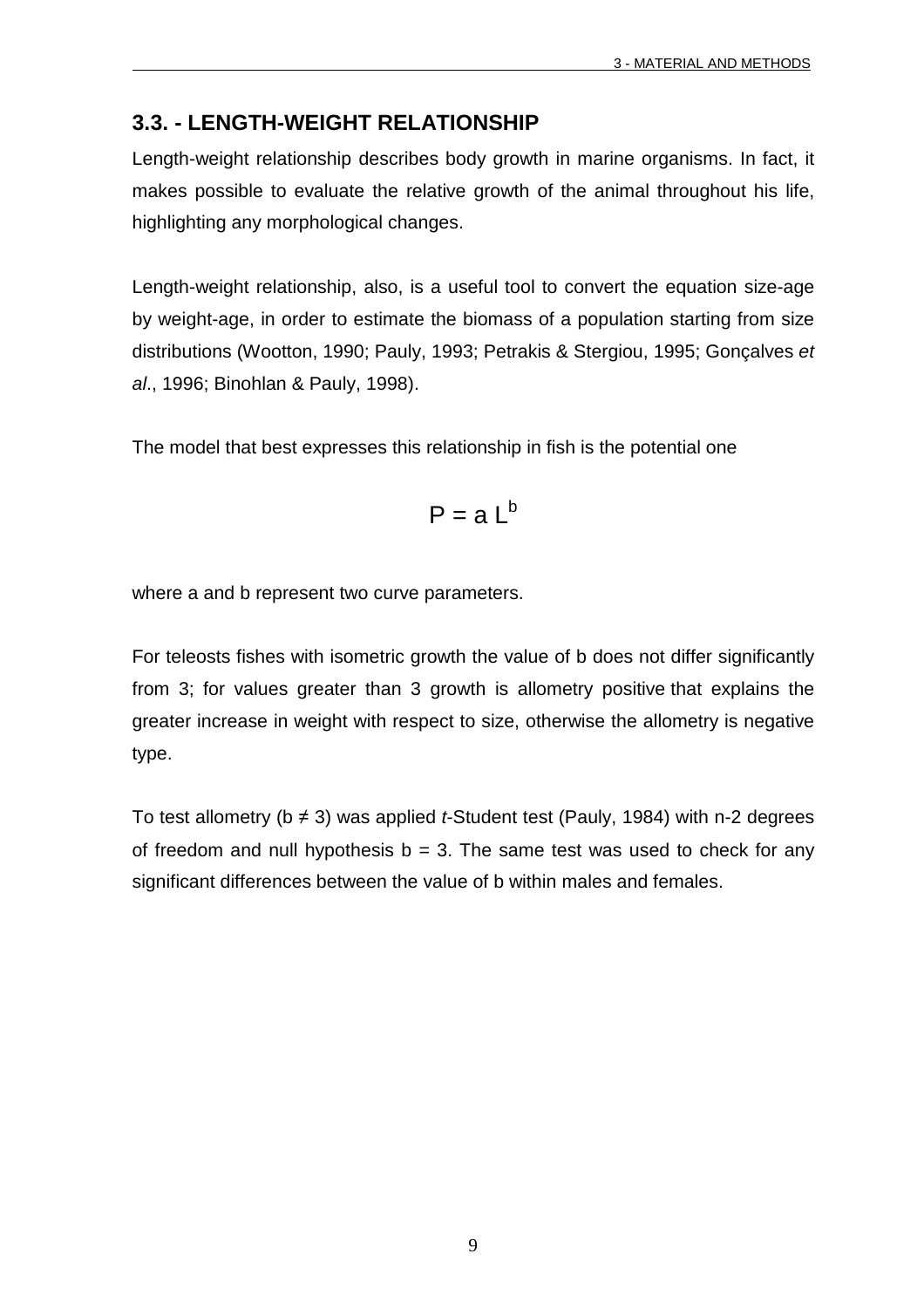### **4. - RESULTS**

### **4.1. - DEMOGRAPHIC STRUCTURE**

Macroscopically, the gonads were present as elongated testes or ovaries in the functional males and females, respectively, lying in a caudocranial direction. Of the 2021 macroscopically examined specimens, 560 (27.7 %) were males and 593 (29.9%) females. Fish varied in size from 4.0 to 34.0 cm total length. Males varied from 8.5 to 34.0 cm and females from 10.0 and 30.5 cm. Indeterminate individual were 860 (42% of the total). A small number among the adults, 8 specimens (0,4%), were intersexual, varied from 17.0 cm and 21.0 cm. The indeterminate individuals range from 1.0 cm to 8.5 cm (TAB. 4.1) (FIG. 4.1).

Males and females predominated from 13 to 30 cm LT. All individuals larger then 30 cm were males (FIG. 4.2). A significant difference in mean total length between males (20.7 cm) and females (20.0 cm) (t-test,  $p<0.01$ ,  $t=3.03$ ) was observed.

| <b>MONTH</b> | <b>FEMALE</b> | <b>MALE</b> | <b>INDETERMINATE</b> | <b>INTERSEXUAL</b> | <b>TOTAL</b> |
|--------------|---------------|-------------|----------------------|--------------------|--------------|
| January      | 121           | 74          | 60                   |                    | 255          |
| February     | 56            | 58          | 3                    |                    | 117          |
| March        | 194           | 84          | 7                    |                    | 285          |
| April        | 26            | 145         | 3                    |                    | 174          |
| May          | 41            | 82          | 1                    |                    | 124          |
| June         | 4             | 7           | 754                  |                    | 765          |
| July         | 116           | 76          | 26                   | 2                  | 220          |
| August       |               |             |                      |                    |              |
| September    | 35            | 34          | 6                    | 6                  | 81           |
| <b>TOTAL</b> | 593           | 560         | 860                  | 8                  | 2021         |

TABLE 4.1 - Number of fishes sampled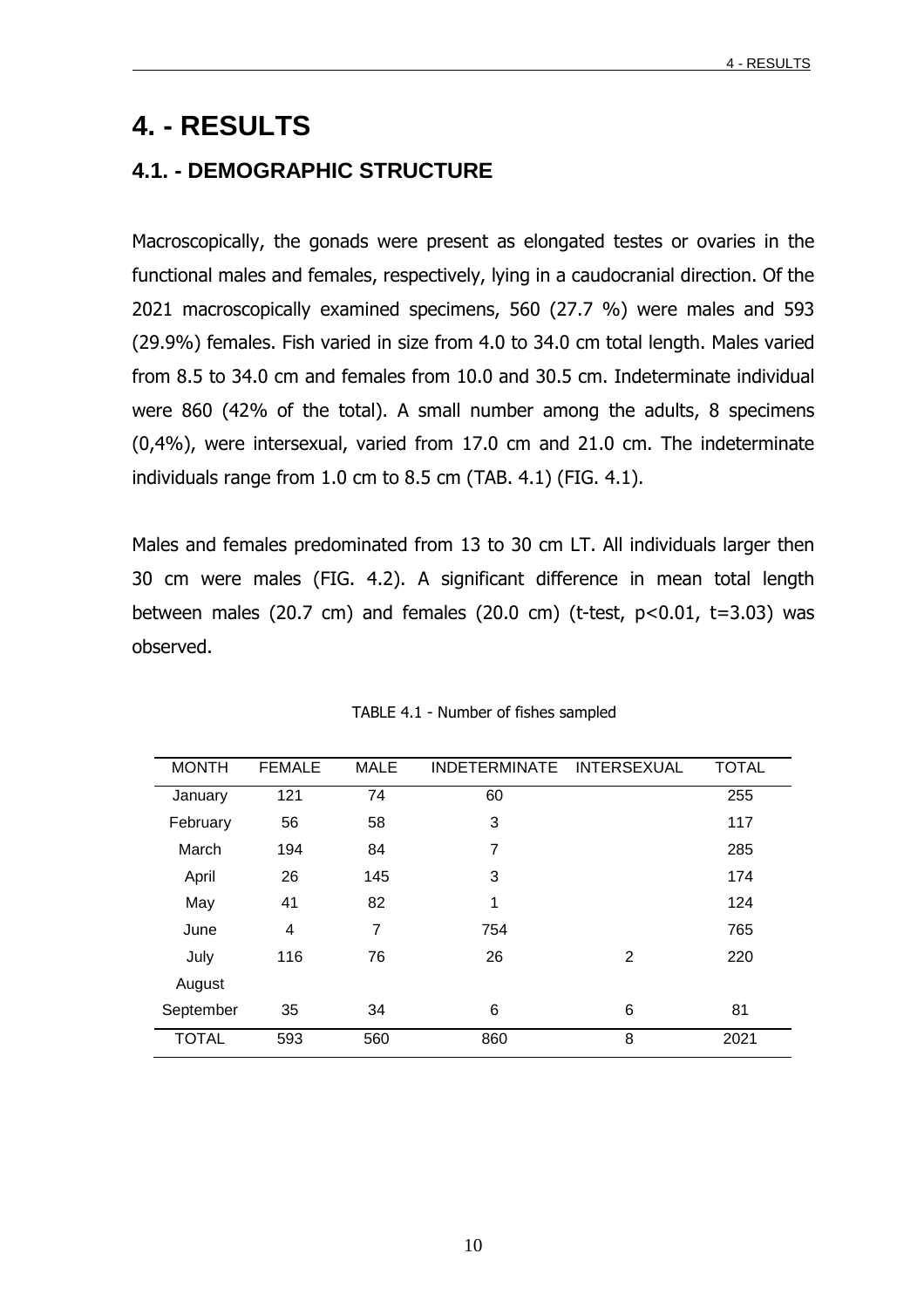### **4.2. - SEX RATIO**

The sex ratio was expressed as the rate of femininity: the sex ratio values was not significantly deviated from the ratio 1:1 (chi-square test  $\chi^2$  < 0.001).







FIGURE 4.2 - Demographic structure of Boops boops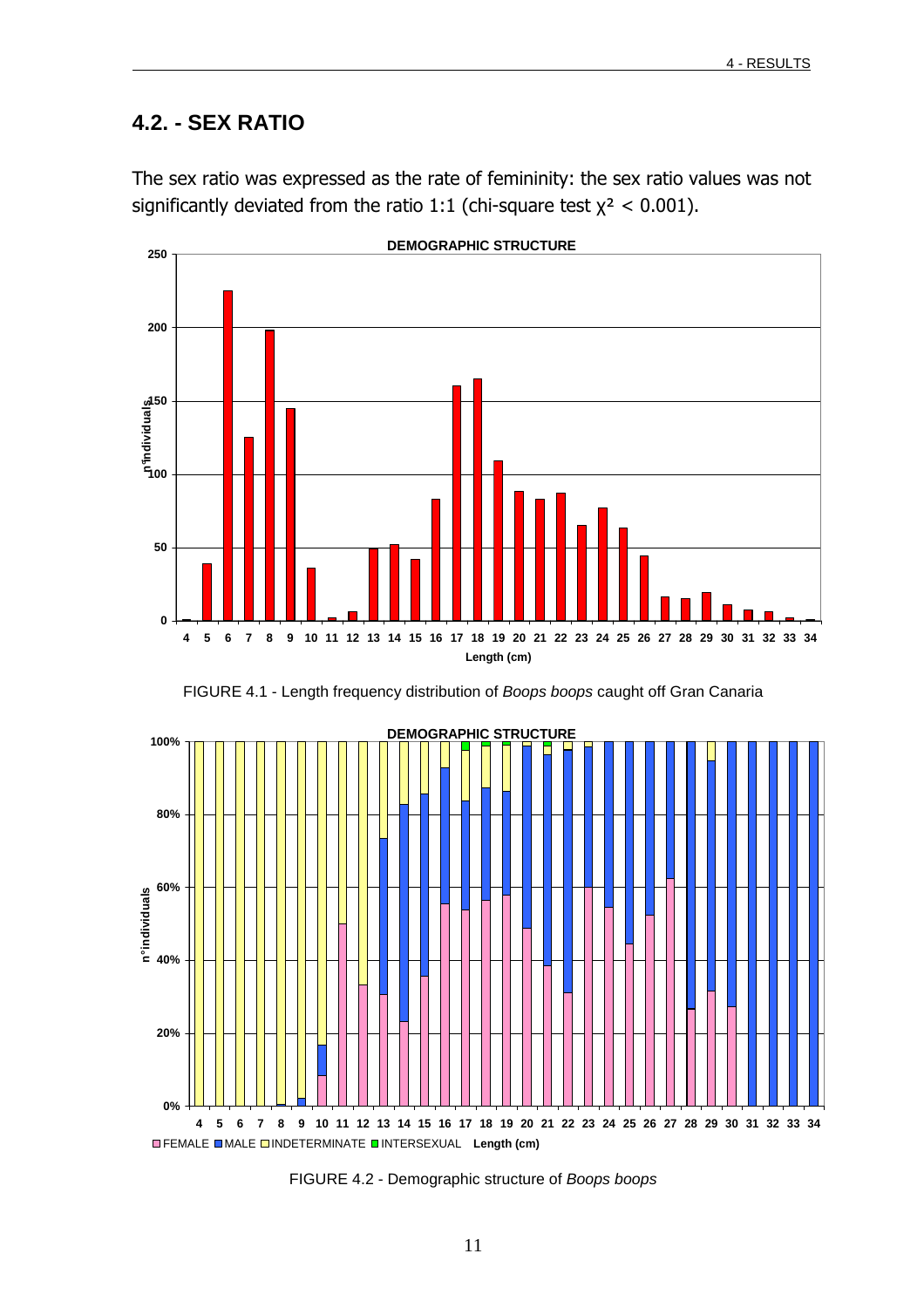#### **4.3. - SIZE AT FIRST SEXUAL MATURITY**

Table 4.2 shows female and male individual divided into maturity stage by size classes. Also, is reported the percentage of mature individuals with respect to the total.

The smallest mature male and female analysed were 12.0 and 14.0 cm total length, respectively. The average length at first maturity for males and females was 16.7 and 17.9 cm total length, respectively. No significant difference in length at first maturity was found between sexes (t-test,  $X< 0.05$ ). The  $R^2$  values were 0.991 for females (FIG. 4.4) and 0.996 for males (FIG. 4.5)

Table 4.3 shows the main logistic curve parameters; in addition to value of the correlation coefficient  $R^2$ , the strength of the linear relationship between the values, was high for both sexes, confirming that the model was good for experimental data.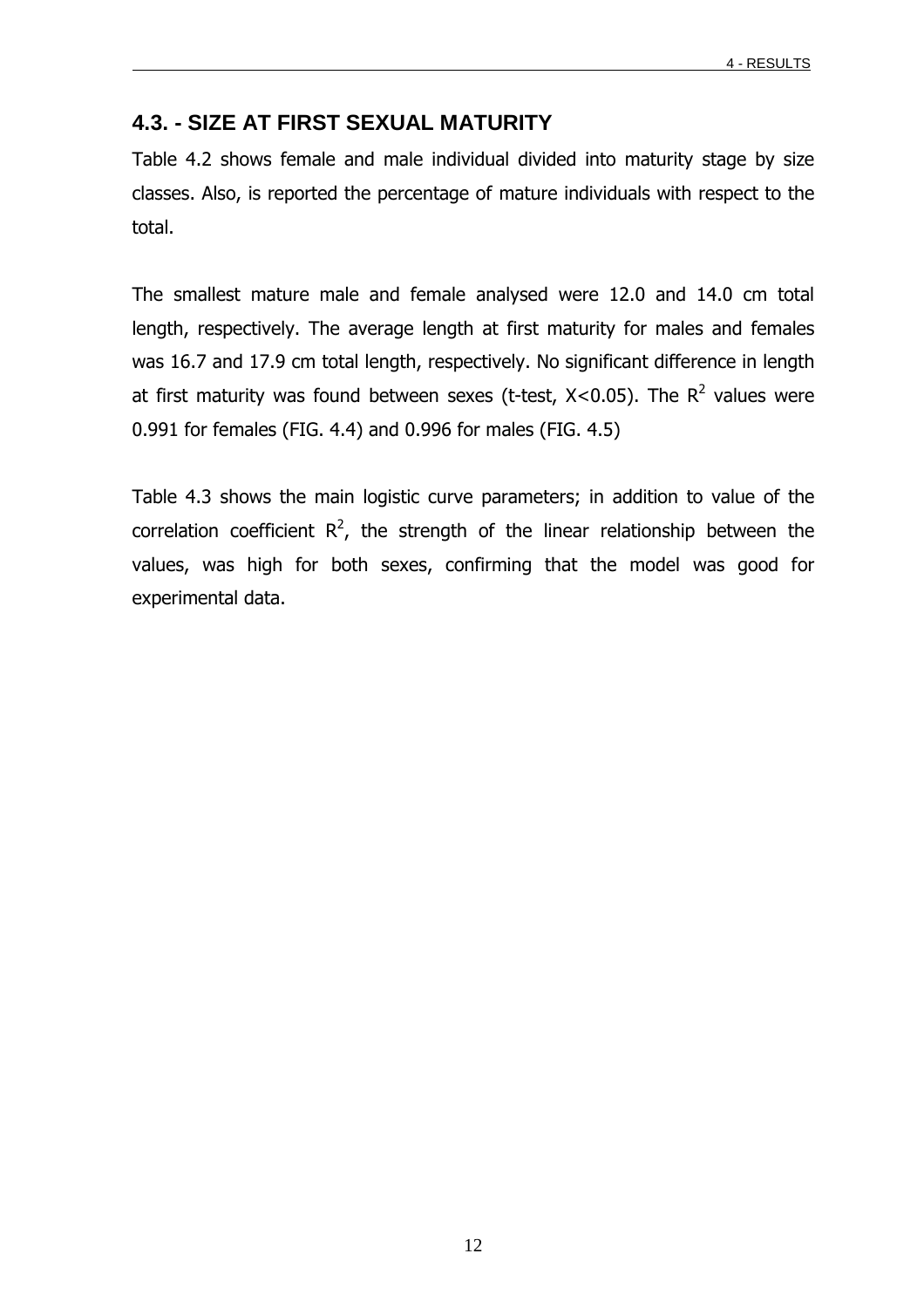| % MATURE                                                           |
|--------------------------------------------------------------------|
|                                                                    |
|                                                                    |
|                                                                    |
|                                                                    |
|                                                                    |
|                                                                    |
|                                                                    |
| 26.7                                                               |
| 30.4                                                               |
| 36.4                                                               |
| 39.8                                                               |
| 58.7                                                               |
| 88.4                                                               |
| 93.8                                                               |
|                                                                    |
|                                                                    |
|                                                                    |
|                                                                    |
|                                                                    |
|                                                                    |
|                                                                    |
|                                                                    |
|                                                                    |
| 8.3<br>100<br>100<br>100<br>100<br>100<br>100<br>100<br>100<br>100 |

TABLE 4.2 - Number of female, males, and immature fish per length class.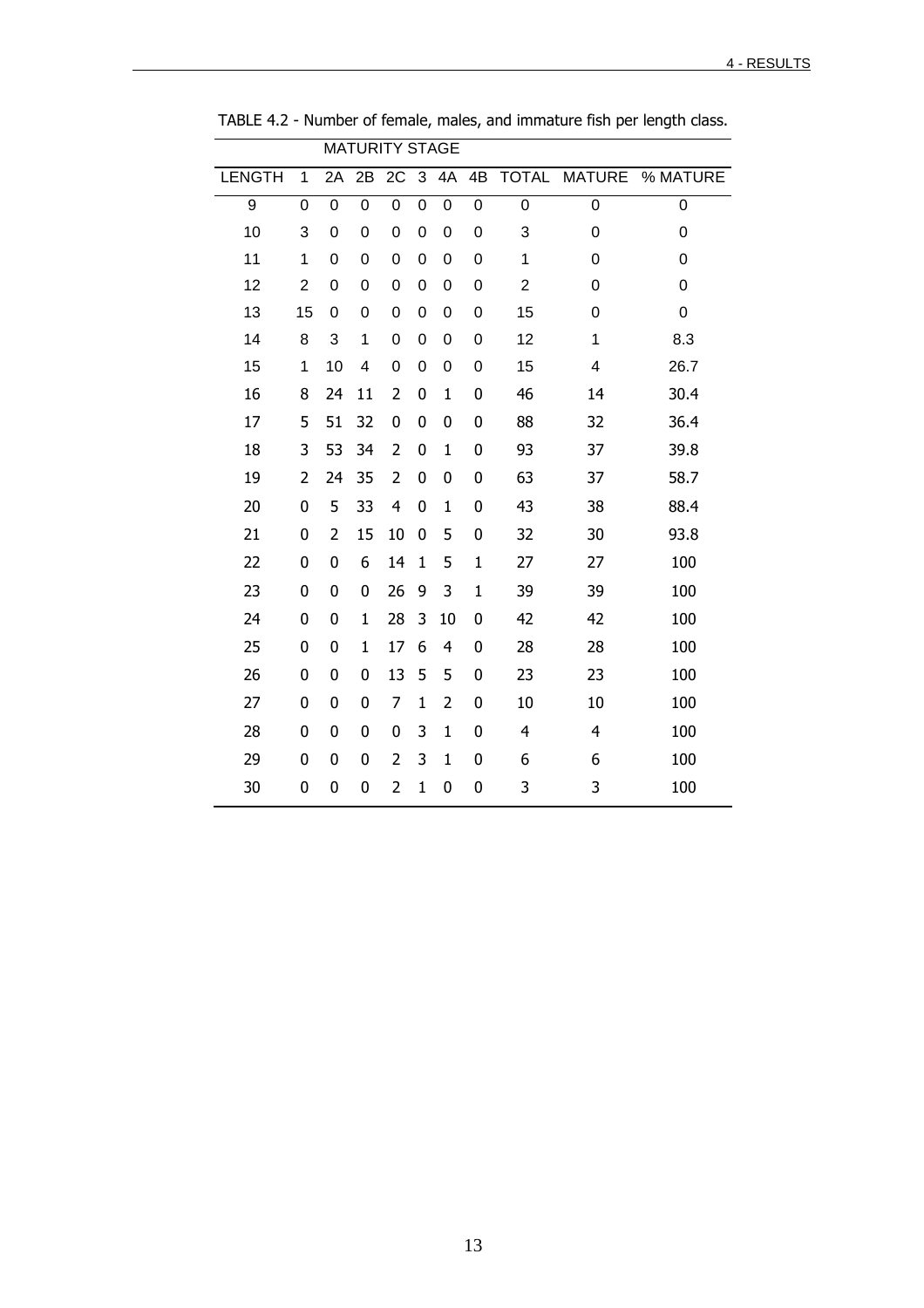|               | <b>MATURITY STAGE</b> |    |                |                |                |                  |              |                |                |                                  |
|---------------|-----------------------|----|----------------|----------------|----------------|------------------|--------------|----------------|----------------|----------------------------------|
| <b>LENGTH</b> | 1                     |    | 2A 2B          |                |                |                  |              |                |                | 2C 3 4A 4B TOTAL MATURE % MATURE |
| 8             | $\mathbf{1}$          | 0  | $\mathbf 0$    | $\mathbf 0$    | $\mathbf 0$    | $\mathbf 0$      | $\mathbf 0$  | $\mathbf 1$    | 0              | 0                                |
| 9             | 3                     | 0  | $\mathbf 0$    | 0              | $\mathbf 0$    | $\mathbf 0$      | 0            | 3              | 0              | 0                                |
| 10            | 3                     | 0  | 0              | 0              | 0              | 0                | 0            | 3              | 0              | 0                                |
| 11            | 0                     | 0  | 0              | 0              | 0              | 0                | 0            | 0              | 0              | 0                                |
| 12            | 8                     | 1  | $\mathbf{1}$   | 0              | $\bf{0}$       | 0                | 0            | 10             | $\mathbf{1}$   | 1.2                              |
| 13            | 18                    | 3  | $\mathbf 1$    | 0              | 0              | 0                | 0            | 22             | $\mathbf{1}$   | 2.2                              |
| 14            | 19                    | 8  | 4              | 0              | $\bf{0}$       | 0                | 0            | 31             | 4              | 12.9                             |
| 15            | 3                     | 14 | 4              | 0              | 0              | 0                | 0            | 21             | 4              | 19.0                             |
| 16            | 9                     | 14 | 8              | 0              | $\bf{0}$       | 0                | 0            | 31             | 8              | 25.8                             |
| 17            | 10                    | 16 | 20             | 2              | $\bf{0}$       | 0                | 0            | 48             | 22             | 58.3                             |
| 18            | 3                     | 8  | 28             | $\mathbf{1}$   | $\bf{0}$       | 2                | 0            | 42             | 31             | 88.2                             |
| 19            | $\overline{2}$        | 1  | 24             | 0              | $\bf{0}$       | 3                | $\mathbf{1}$ | 31             | 28             | 90.3                             |
| 20            | 0                     | 9  | 19             | $\mathbf{1}$   | 0              | 21               | 0            | 50             | 41             | 91.8                             |
| 21            | 0                     | 3  | 8              | 2              | 0              | 28               | 7            | 48             | 45             | 93.8                             |
| 22            | 0                     | 0  | 15             | 4              | 0              | 33               | 6            | 58             | 58             | 100                              |
| 23            | 0                     | 0  | $\overline{2}$ | 5              | $\bf{0}$       | 15               | 3            | 25             | 25             | 100                              |
| 24            | 0                     | 0  | 3              | $\mathbf{1}$   | 3              | 26               | 2            | 35             | 35             | 100                              |
| 25            | 0                     | 0  | 0              | 1              | 4              | 28               | 2            | 35             | 35             | 100                              |
| 26            | 0                     | 0  | $\mathbf 1$    | 3              | 1              | 15               | $\mathbf{1}$ | 21             | 21             | 100                              |
| 27            | 0                     | 0  | 0              | $\overline{2}$ | $\mathbf{1}$   | 3                | 0            | 6              | 6              | 100                              |
| 28            | 0                     | 0  | 0              | 11             | 0              | 0                | 0            | 11             | 11             | 100                              |
| 29            | 0                     | 0  | 0              | 8              | $\overline{4}$ | 0                | 0            | 12             | 12             | 100                              |
| 30            | 0                     | 0  | $\pmb{0}$      | 6              | $\overline{2}$ | 0                | 0            | 8              | 8              | 100                              |
| 31            | 0                     | 0  | 0              | 5              | $\overline{2}$ | $\boldsymbol{0}$ | 0            | 7              | 7              | 100                              |
| 32            | $\pmb{0}$             | 0  | $\pmb{0}$      | 3              | 3              | $\mathbf 0$      | $\pmb{0}$    | 6              | 6              | 100                              |
| 33            | $\pmb{0}$             | 0  | $\mathbf 0$    | $\mathbf{1}$   | $\mathbf{1}$   | $\pmb{0}$        | 0            | $\overline{2}$ | $\overline{2}$ | 100                              |
| 34            | 0                     | 0  | $\pmb{0}$      | 0              | $\mathbf{1}$   | $\pmb{0}$        | 0            | $\mathbf{1}$   | $\mathbf 1$    | 100                              |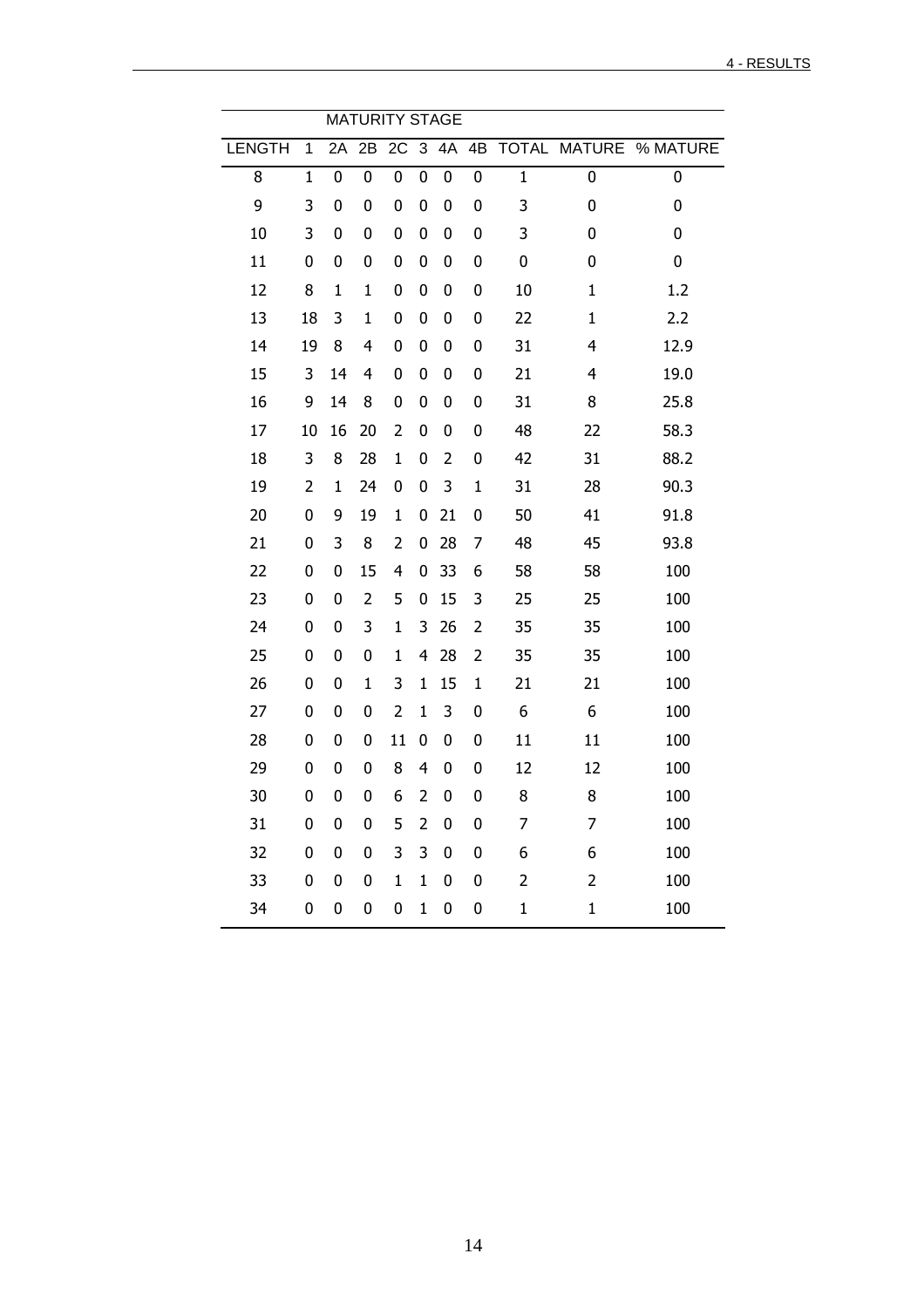





FIGURE 4.4 - Size at first sexual maturity MALE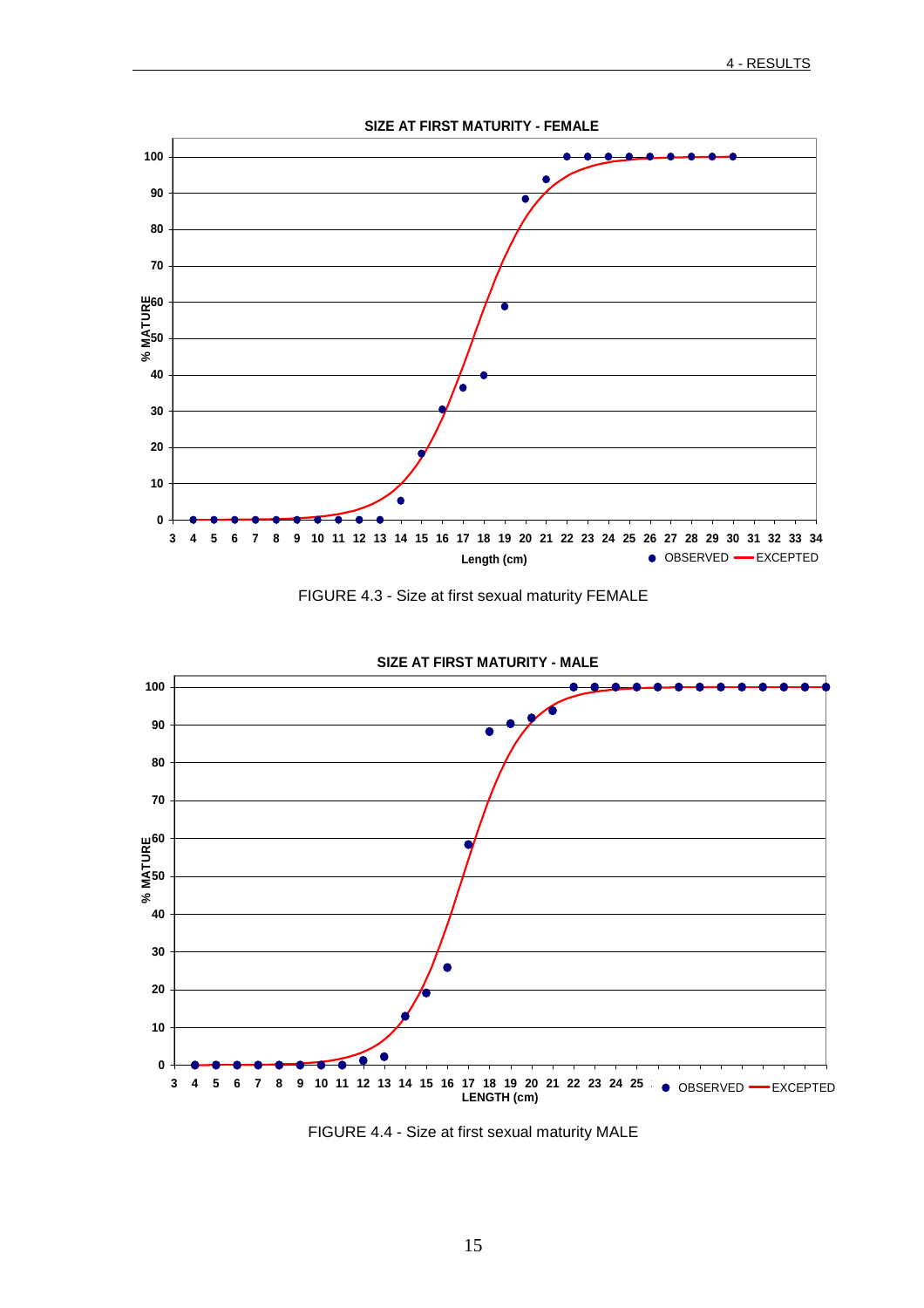|            | <b>I ADLL 7.3</b> - Platurity Ogive parameters. |             |  |  |
|------------|-------------------------------------------------|-------------|--|--|
|            | <b>FEMALE</b>                                   | <b>MALE</b> |  |  |
| $R^2$      | 0.991                                           | 0.996       |  |  |
| $L_m$ (cm) | 17.9                                            | 16.7        |  |  |

TABLE 4.3 - Maturity ogive parameters.

#### **4.4. - GONADOSOMATIC INDEX (GSI)**

The gonads of this species present a well marked difference between sexes in individuals larger than 10 cm LT. Testes mean weight increase from 0.009 g in stage 1 to 19.180 g in stage 2C whilst in females, the ovary reaches a large size with maturity, with mean ovarian weight increasing from 0.008 g in stage 1 to 9.940 g in stage 3.

The monthly mean value of the gonadosomatic index for females was usually higher than that of males (FIG. 4.5). However, both indices followed the same pattern. The highest values of the GSI for both sexes occurred on February. From March to September the values were low.

All macroscopic stages of female gonad development were observed during the sampling period. Individuals with running ripe gonads (stage 3) were dominant in February. Ripe fish (stage 2C) appeared in January and became dominant in February. Ovaries and testes were spent/resting stage (stage 4A/4B) in April and May. Fishes in immature/developing/recovering stage (stage 1/2A/2B) were always present during the reporting period with dominant values from June to September (FIG. 4.6).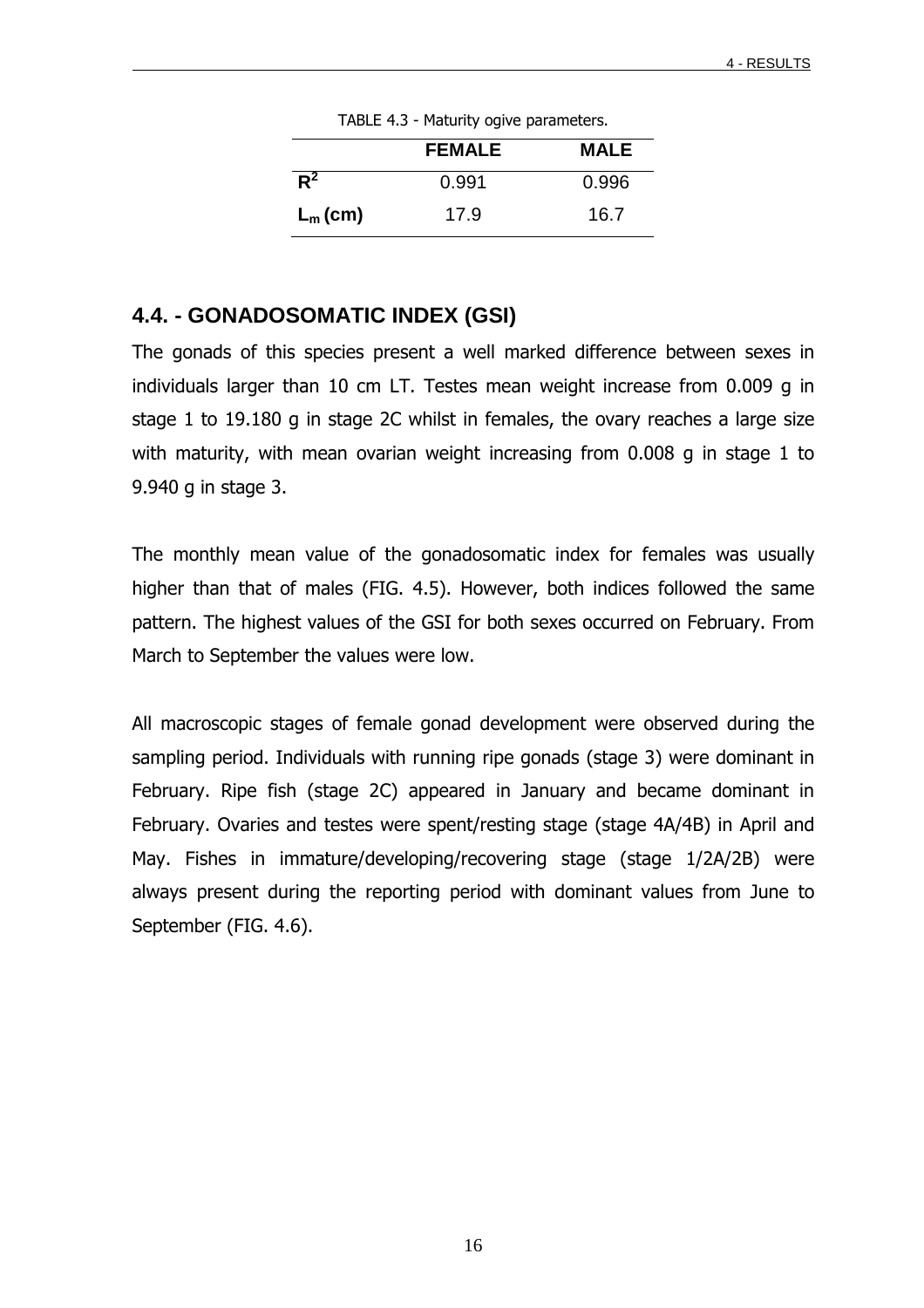

FIGURE 4.5 - Monthly evolution of the GSI for females and males of Boops boops.



FIGURE 4.6 - Monthly changes in the percent frequency of the maturity stages for all fish of Boops boops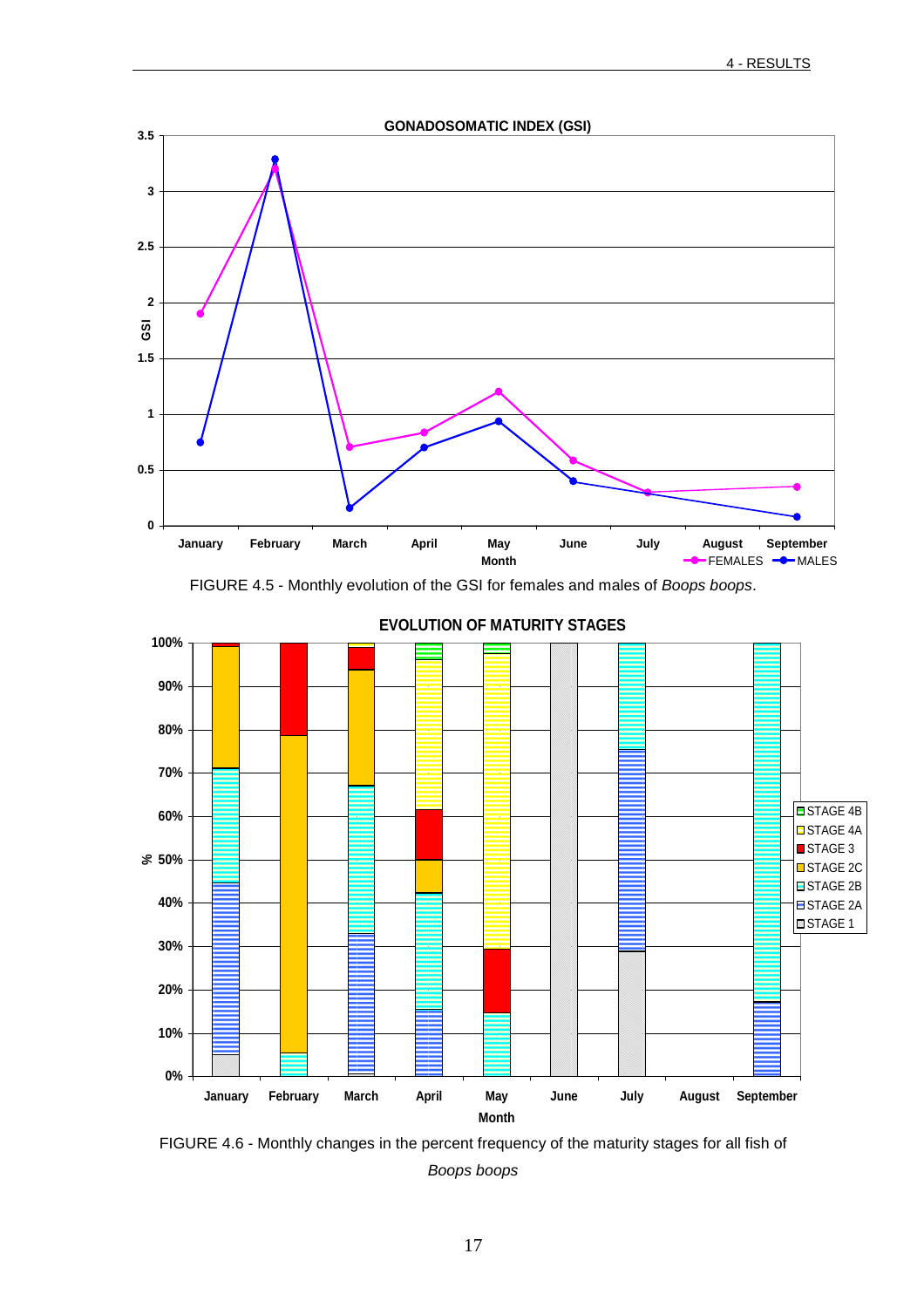#### **4.5 - LENGTH - WEIGHT RELATIONSHIP**

The length - weight relationship of  $B$ . boops was calculated for the total population and for separate sex (FIG. 4.7). On the entire population and for both sex, b parameter was significantly different from 3, expressing positive allometry with a accretion by weight proportionally greater than animal length. Curve parameters and  $R^2$  value are in Table 4.4.

|                                  | a      | b         | $R^2$  |
|----------------------------------|--------|-----------|--------|
| <b>TOTAL</b>                     | 0.0064 | $3.1632*$ | 0.9938 |
| <b>FEMALE</b>                    | 0.0073 | $3.1204*$ | 0.9544 |
| <b>MALE</b>                      | 0.0064 | $3.1640*$ | 0.9939 |
| *(t>t <sub>1,0.05;</sub> p>0.05) |        |           |        |

TABLE 4.4 - Length-Weight relationship parameters for the total population, males and females

Test-t showed that there were no statistically significant differences in the value of b between males and females ( $p$  <0.05), demonstrating that at the same size there were no differences in weight between individuals of different sex.

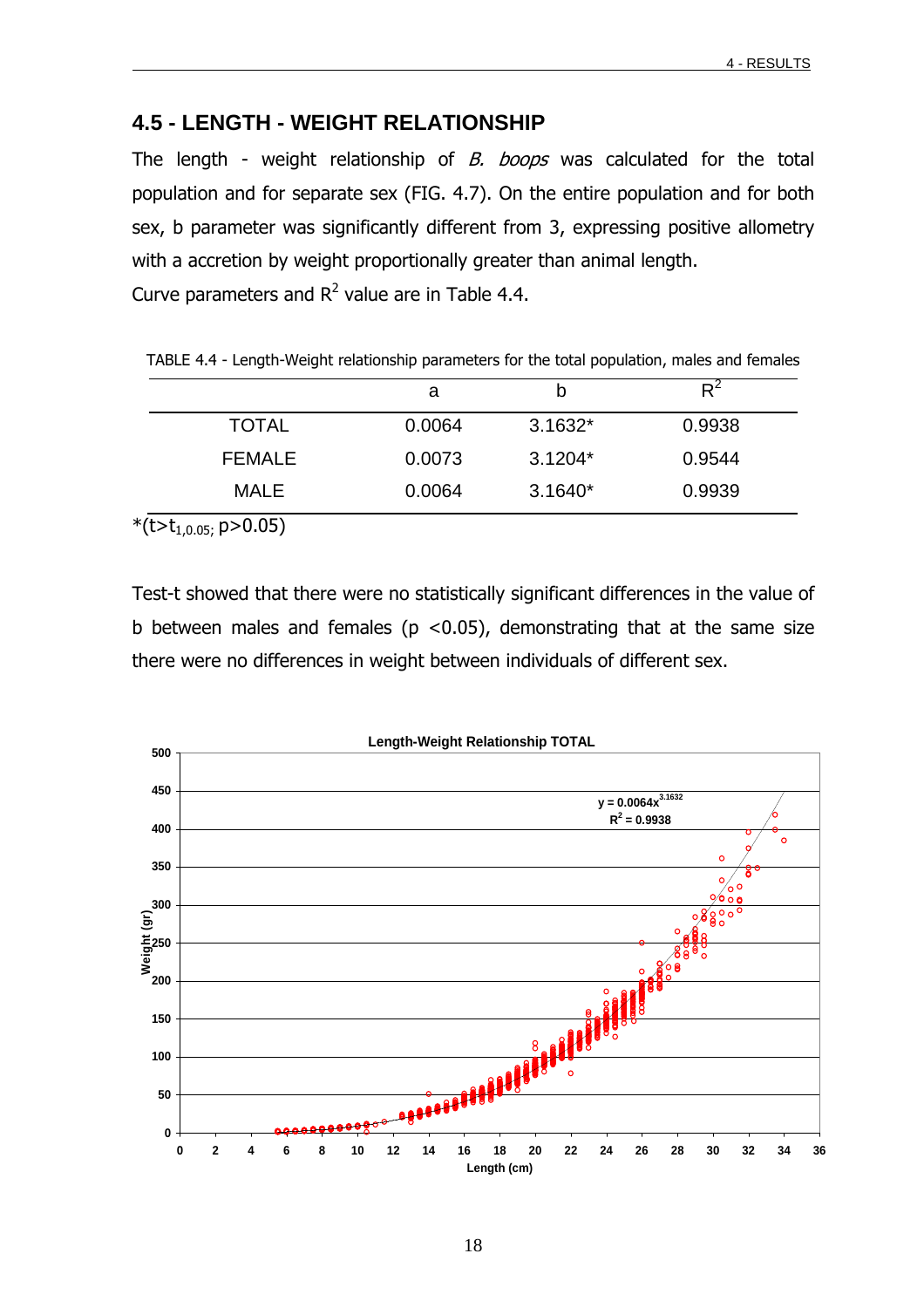

FIGURE 4.7 - Length-weight relationship of the total population, female and male sampled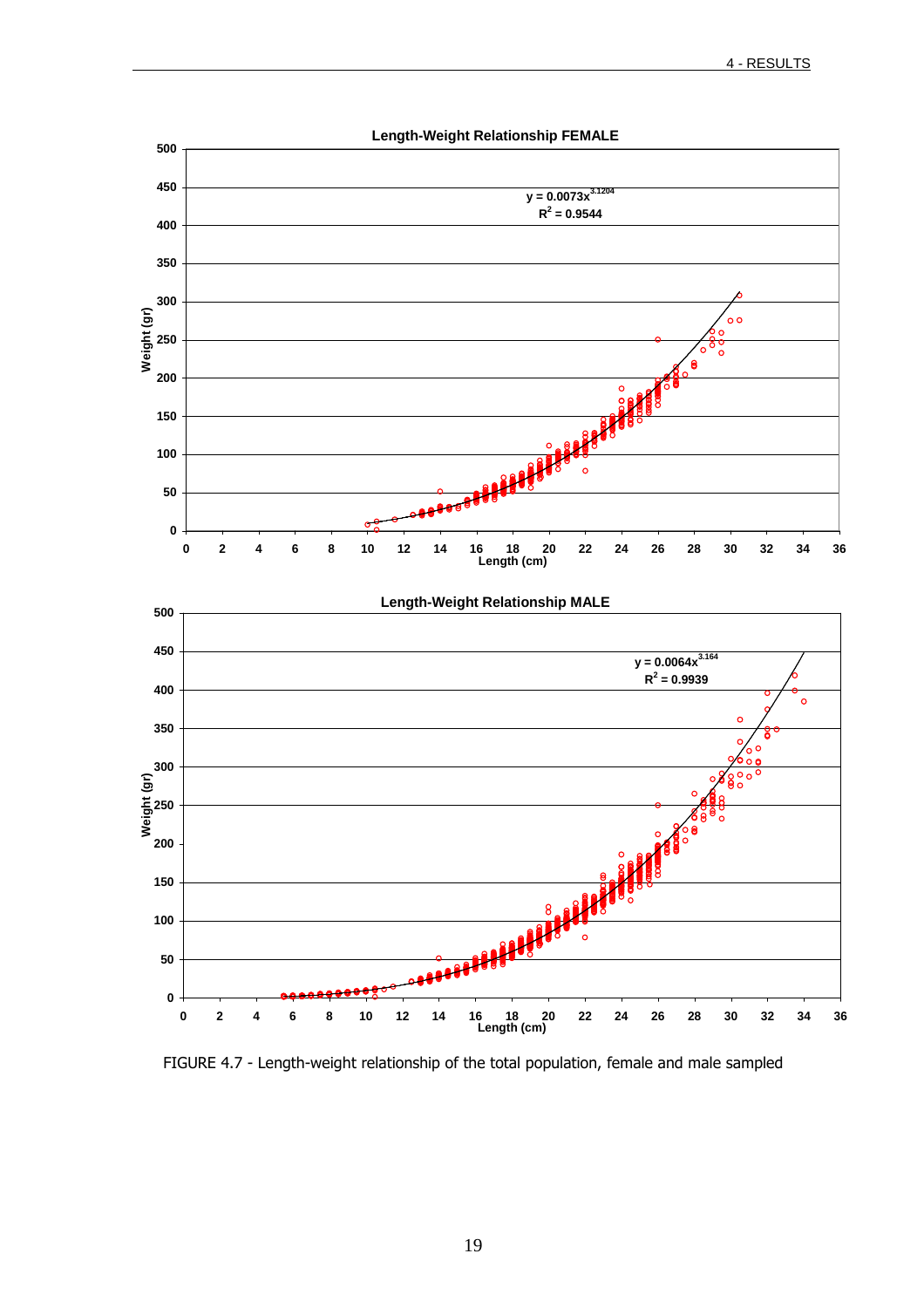### **5. - DISCUSSION**

The study on demographic structure of Boops boops off Gran Canaria showed a polimodal distribution with a high percentage of immature. The high number of indeterminate individual is due to a sampling distortion, due to the fact that in June catch of bogue was composed mainly from small individuals (LT <10 cm) used as baits for fishing tuna; the macroscopic sex detection was very difficult because gonads were not developed. Medium and large size indeterminate individuals are exclusively due to the gonads degradation. In general, previous studies have analyzed demographic structure of bogue population from different localities and results showed a similar length frequency distribution (TAB 5.1).

The predominance of females at smaller sizes and the high number of males at largest sizes indicated that the bogue could be displays protogynous hermaphroditism. Hermaphroditism in bogue has been found by D'Ancona (1949), Reinboth (1962) and Gordo (1995): they considered this species as a rudimentary hermaphrodite; another authos like Lissia-Frau (1966a; 1968; 1976) consider that the bogue as a protogynous hermaphrodite and that only a minority has a direct development toward males or females from bisexual initial state. Related with this, the proportion of the sexes, as the size at first maturity too, is a intrinsic biological species parameter, whose variations are often due to effects environment, not least due to fishing effort. These two parameters contribute to maintaining, within certain limits, the reproductive ability of the species and its continuity through the diversity of adaptation mechanisms and of the responses to the variability of environmental conditions.

The monthly distribution of the different sexual maturity stages for Boops boops revealed that this species is a total spawning: it has a long spawning season extending from January to May, with maximum peaks during February and March. From June to September, the specimens studied were all at non-mature stages, (e.g. recovering stages). However, in June, all fish were in immature stage because all the samples analyzed were individuals less than 11 cm. In February, the majority of the fish were mature (stage 3), and the resting stage begins to appear after March.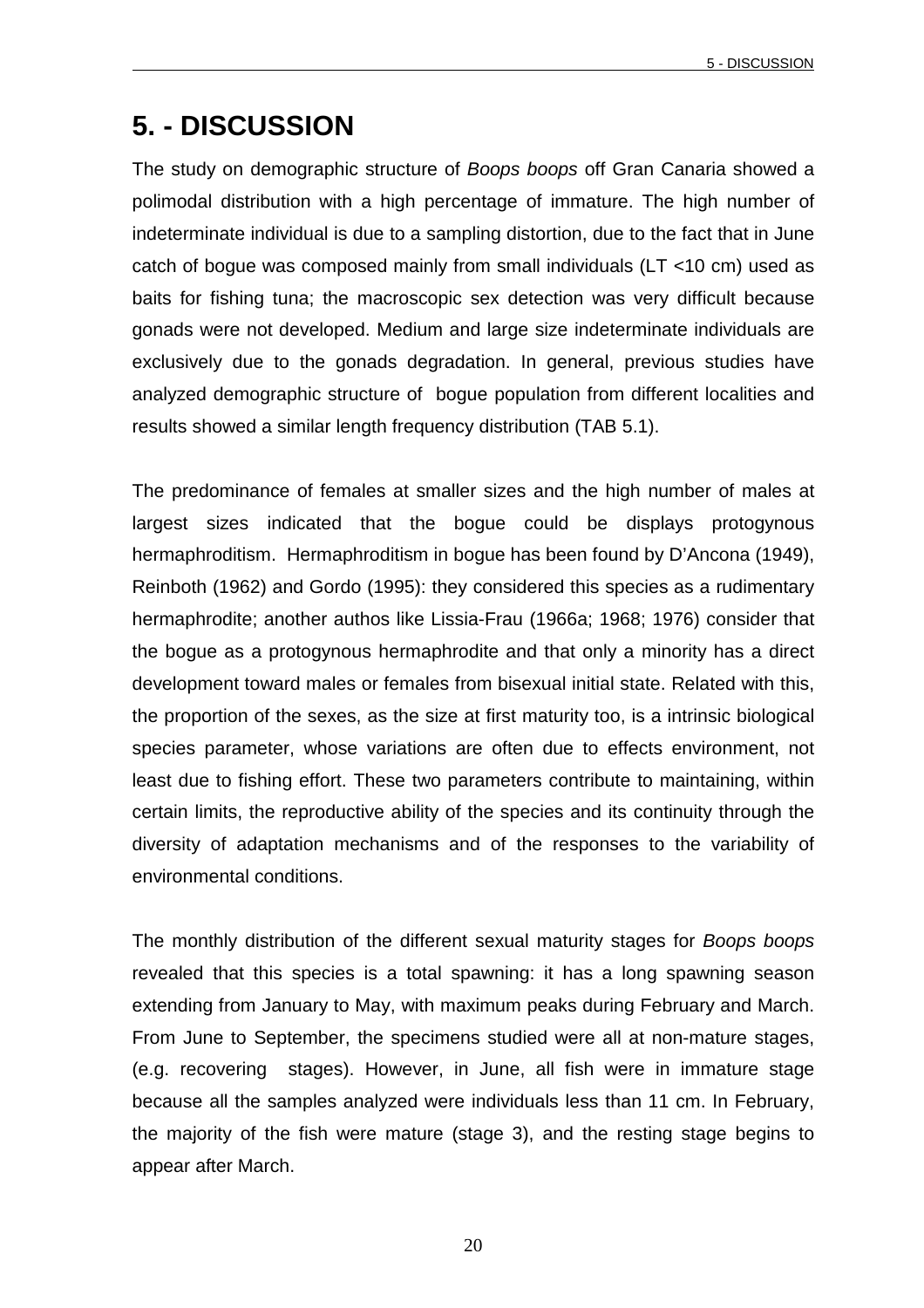In the present study, the monthly distribution of gonadosomatic index values indicated that its values were elevated in January and February (i.e. during the spawning season). The maximum values were attained in February for both sexes (3.20 for females and 3.29 for males).

The spawning season of bogue in the Canary Islands water is almost coincident with those reported for this species in other close areas, althoug it seems to be very variable probably due to the effect of local environmental characteristics. In this way, Moneium (1978), in Libanon waters, mentioned that the spawning season of Boops boops extended from February to April, Anato & Ktari (1983), in their study of this species in Tunisian coasts found that the spawning period started from January and ends in June. Hassan (1990), study this species in the Egyptian water and determine that spawning season start in February and end in April. However, Girardin (1981), in the Gulf of Lion, reported that it was from March to June.. These results showed that the present preliminary results in this work are within the limits for the spawning season given by other authors. However, the onset of the sexual maturity varies within the same species under different ecological conditions. Kashiwagi et al., (1987) reported that the differences in the spawning season may reflect different temperature regimes or feeding dominance among the areas.

The reproductive process is initiated when the water temperature increases from its lowest values (17ºC, February) to its highest (20-21ºC, June). A prolonged spawning period suggests the existence of favorable environmental conditions for spawning and the development of the larvae

The size at first maturity determined was 16.6 cm TL for males and 17.9 cm TL for females. Other studies showed that size at first maturity range between 13.2 cm LT (in Gulf of Lion (Girardin, 1978), in Libanon waters (Moneium, 1978) and Adriatic Sea (Alegría-Hernández, 1990) and 15.7 cm LT in Portuguese waters (Monteiro et al., 2006).

Boops boops reaches maturity at a large size -approximately 50% of its maximum size as observed- which is characteristic of specialist species.

21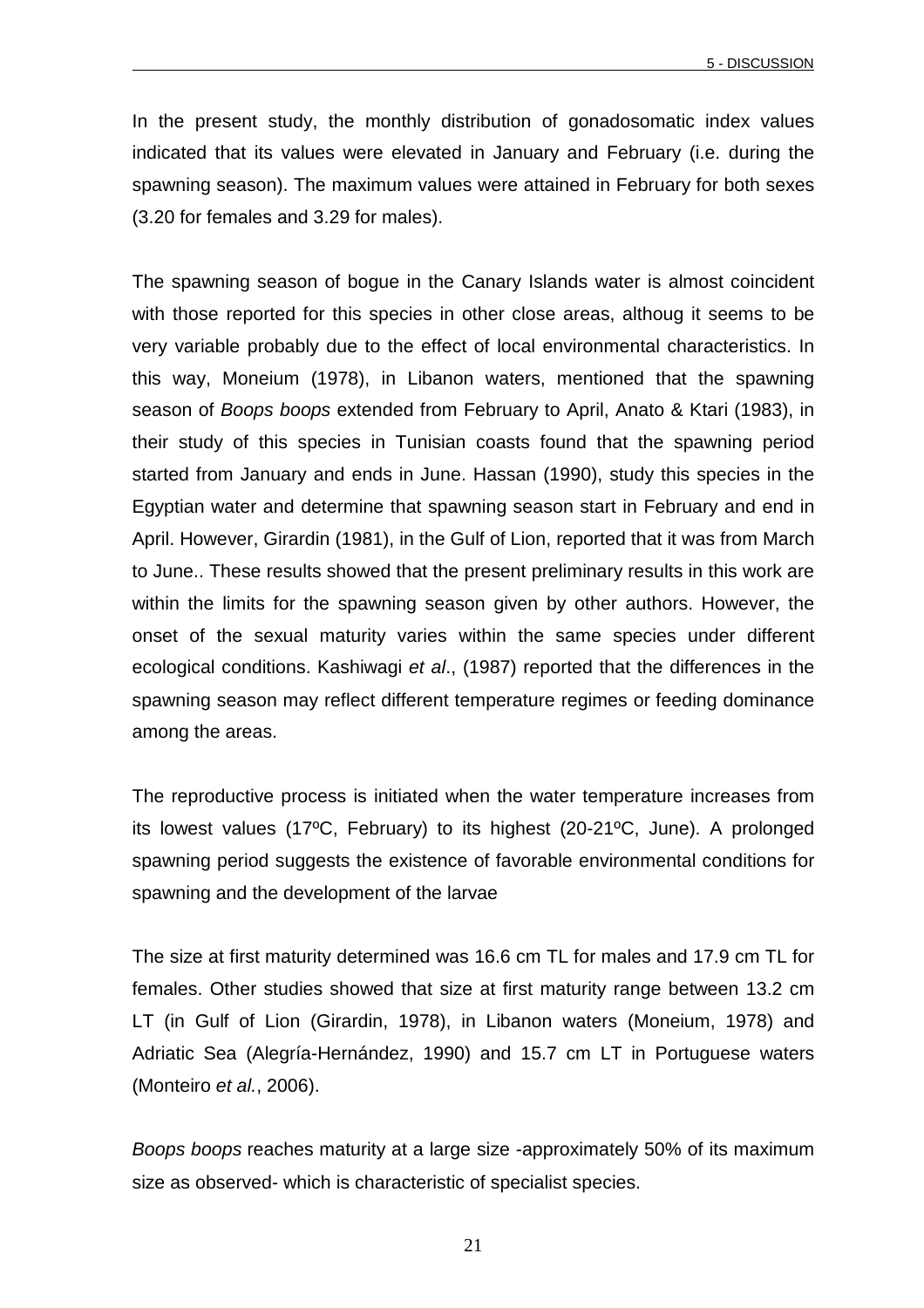The determination of the length at first sexual maturity is not just a fundamental parameter to understanding biology of this species, but is also an important parameter for a correct exploitation of fishery resource. A proper resource management, in fact, is achieved when the specimens captured were spawned at least once. This fact determines an important implication on the identification of the minimum sizes and on gear selectivity.

The protogynous hemaphroditism described for the species results in an imbalance towards females, with males less abundant and restricted to those of older age and larger size. This inequality in distribution produces, as a result, differentiated death-rates due to fishing between the sexes (Alonzo et al., 2008).

The weight relative growth with respect to the length showed a positive allometry with a weight growth proportionally greater than length, which determines a morphology change of fish throughout its life.

According to Hile (1936) and Martin (1949) the value of 'b' usually remains constant at 3 for an ideal fish. However, Beverton and Holt (1957) suggested the departure of the 'b' value from 3 is rare in adult fishes. In the present study the males and females showed significant deviations from the ideal value (3.1632 and 3.1204). Similar results can be observed in studies from different localities (TAB. 5.1). The parameter b of the fishes studied in other localities ranged from a minimum of 2.812 to a maximum of 3.130. According to Pauly and Gayanilo (1997), b values may range from 2.500 to 3.500.

The parameters are affected by a series of factors including season, habitat, gonad maturity, sex, diet, stomach fullness, health and preservation techniques (Tesch, 1971; Bagenal & Tesch, 1978; Hossain et al., 2006).

In this study, efficient sampling was carried out to include the widest possible range of lengths: the least minimum fish TL of 4.0 cm recorded in the samples is due to the selectivity of the mesh size of net used in June (10mm).

22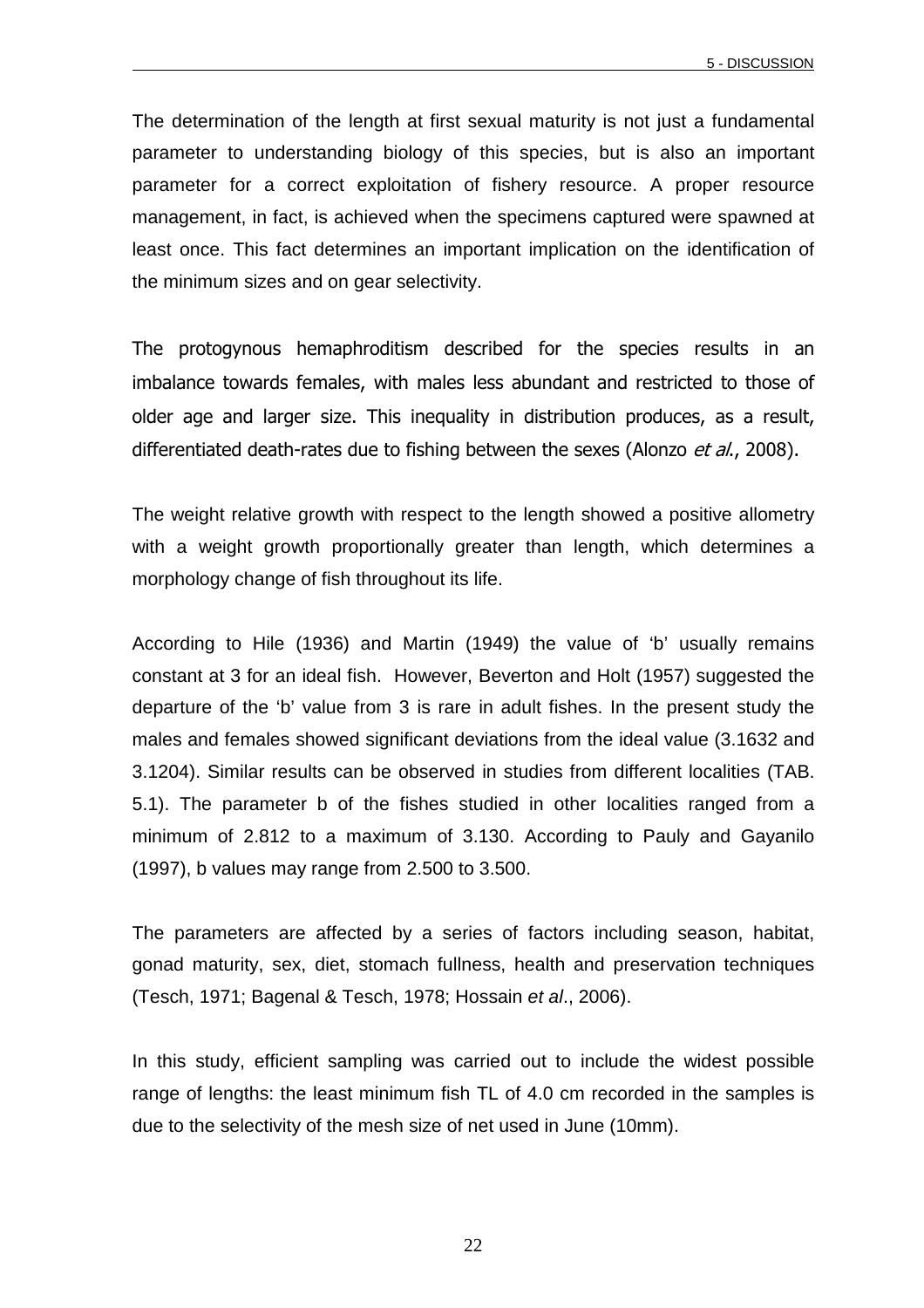|                              |                         |            | <b>LENGTH</b> |        |       |
|------------------------------|-------------------------|------------|---------------|--------|-------|
| <b>AUTHOR(S)</b>             | <b>AREA</b>             | <b>SEX</b> | <b>RANGE</b>  | a      | b     |
|                              |                         |            | (cm)          |        |       |
| Mennes, 1995                 | Western Sahara, Morocco | unsexed    |               | 0.0145 | 3.000 |
| Alegria-Hernández, 1989      | Central Adriatic Sea    | female     | 13.50-23.00   | 0.0056 | 3.088 |
|                              |                         | male       | 18.80-22.30   | 0.0087 | 3.000 |
| Diabali et al, 1993          | Bou-Ismail, Algeria     | unsexed    |               | 0.0097 | 3.000 |
| Merella <i>et al.</i> , 1997 | Balearic Island, Spain  | unsexed    | 12.40-26.60   | 0.0082 | 3.000 |
| Abdallah, 2002               | Alexandria, Egypt       | unsexed    | 3.70-14.60    | 0.0070 | 3.130 |
| Valle et al., 2003           | East Coast, Spain       | unsexed    | 9.70-16.60    | 0.0161 | 2.812 |

TABLE 5.1 - Length-weight relationships of Boops boops from different localities.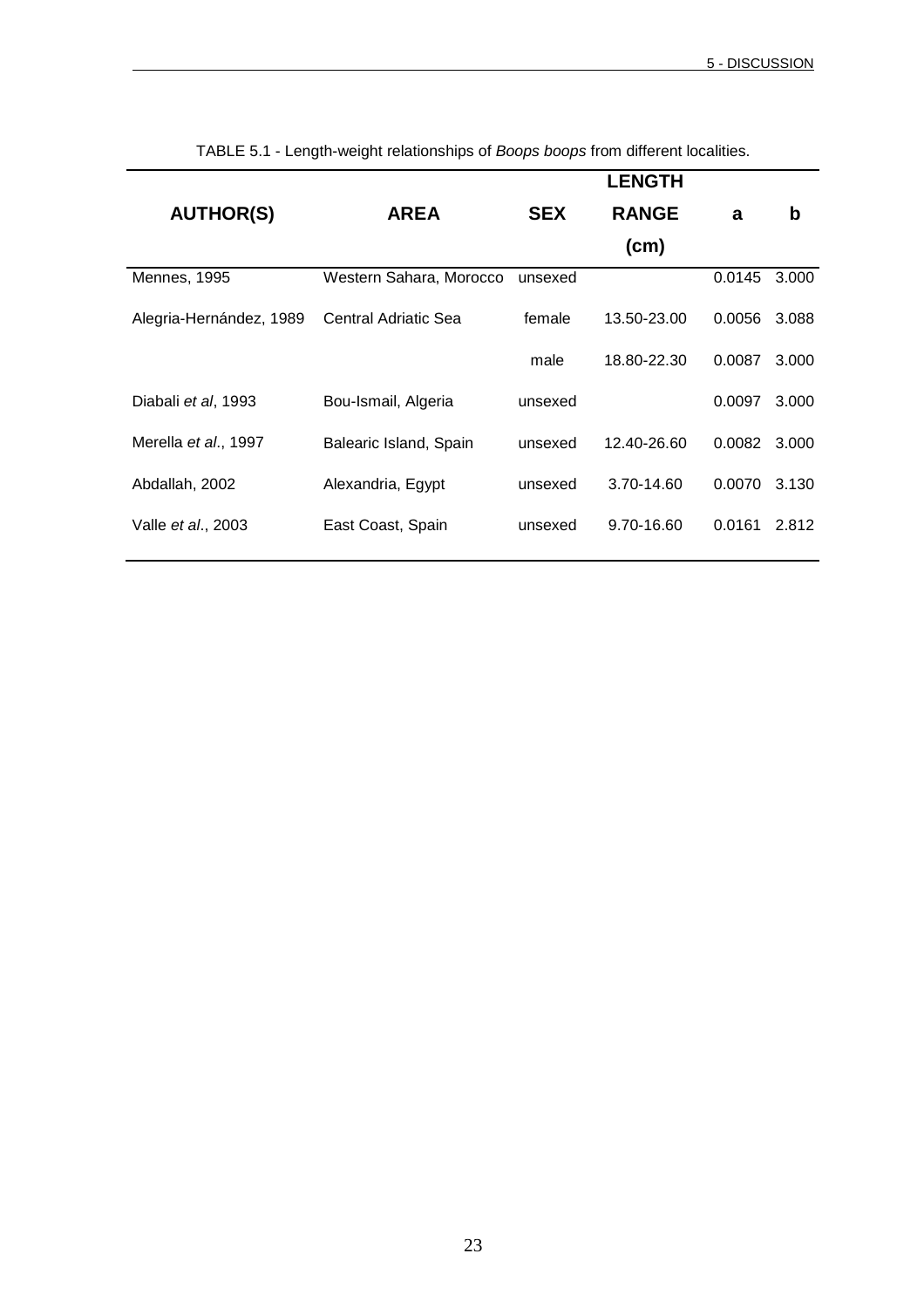### **6. - REFERENCES**

- Abdallah, M., 2002. Length-weight relationship of fishes caught by trawl off Alexandria, Egypt. Naga, the ICLARM Quarterly, 25(1): 19-20.
- Abella, A., Serena, S., Ria M., 2005. Distributional response to variations in abundance over spatial and temporal scales for juveniles of European hake (*Merluccius merluccius*) in the Western Mediterranean Sea. Sea. Fish. Res., 71: 295-310.
- Adams, S.M., Mclean, R.B., 1985. Estimation of large mouth bass. Micropterus salmonids lacepede, growth using the liver somatic index and physiological variables. *J. Fish Biol.*, 26: 111-126.
- Alegría Hernández, V., 1989. Study on the age and growth of bogue Boops boops (L.) from the central Adriatic Sea. Cybium, 13: 281-288.
- Alonzo, S.H., Ish, T., Key, M., MacCall, A.D.,Mangel, M., 2008. The importance of incorporating protogynous sex change into stock assessments. Bull. Mar. Sci., 83(1): 163-179.
- Anato, C.B., Ktari, M.H., 1986. Age et croissance de *Boops boops* (Linné, 1758) Poisson téléostéen sparidae des côtes Tunisiennes (Age and growth of *Boops boops* (Linné, 1758) sparidae teleostean fish of the Tunisian coast). *Bull. Inst. Natl. Tech. Océanogr*. Pêche, Salammbô, 13: 33-54.
- Alekseev, F.E., 1982. Hermaphroditism in sparid fishes (Perciformes, Sparidae). 1.Protogyny in porgies, Pagrus pagrus, P. orphus, P. ehrenbergi and P. auriga, from West Africa, J. Ichthyol., 22(5): 85-94.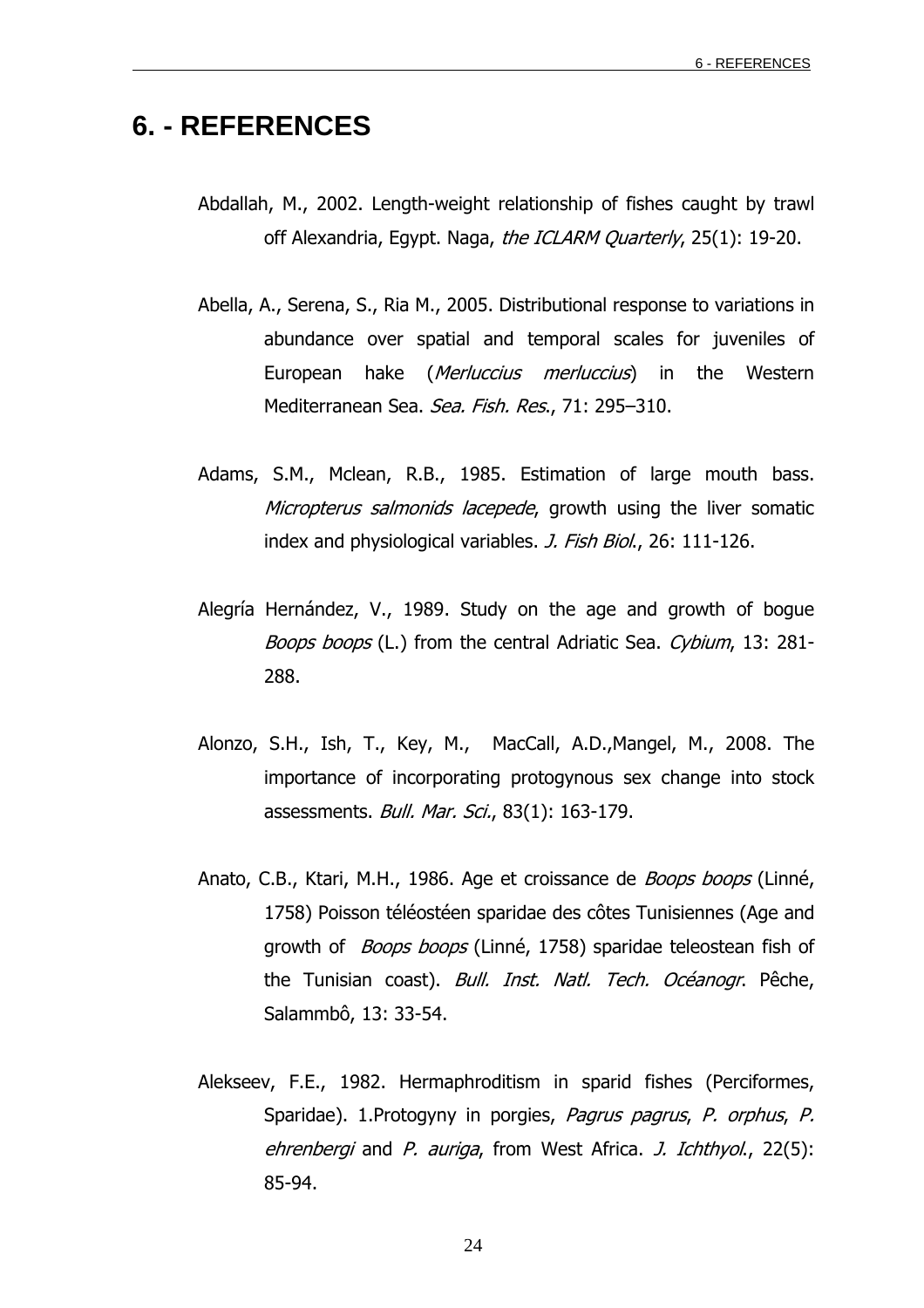- Bagenal, T.B., Tesch, F.W., 1978 . Age and growth. In: Bagenal (ed), Methods for assessment of fish production in fresh waters, 3 rd edn. IBP Handbook No. 3, Blackwell Science Publications, Oxford, 101-136.
- Beverton, M.A., Holt, S.J., 1957. On the dynamics of exploited fish populations, U.K. Ministry of Agriculture and Fisheries: Fish. Inv. Series, 2(19): 533 pp.
- D'Ancona, U., 1949. Il differenziamento della gonade e l'inversione sessuale degli Sparidi. Arch. Oceanogr. Limnol., 6 (2-3): 97-163.
- De Ranieri, S., 1979. La maturita' sessuale nelle femmine di Mullus barbatus L. nell'alto Tirreno. Atti Soc. Tosc. Sci. Nat. Mem., 86: 378-382.
- Ezzat, A.A., Abdel-Aziz, SH., Breeka, S., 1991: Protogynous sex reversal in boque, Boops boops (Linnaeus, 1758) (Teleostei: Sparidae). Alex. J. Vet. Sci. (6-7): 39-49.
- Diabali, F., Mehailia, A., Koudil, M., Brahmi, B., 1993. Empirical equations for the stimation of natural mortality in Mediterranean teleosts. Naga, the ICLARM Quarterly, 16(1): 35-37.
- FAO, 2003. Fishery management, the ecosystem based approach to fishery. FAO Technical Guidelines for Responsible Fisheries, 4(2)
- FAO, 2005. Review of the state of world marine fishery resources. FAO Fish. Tech. Pap., 457 pp.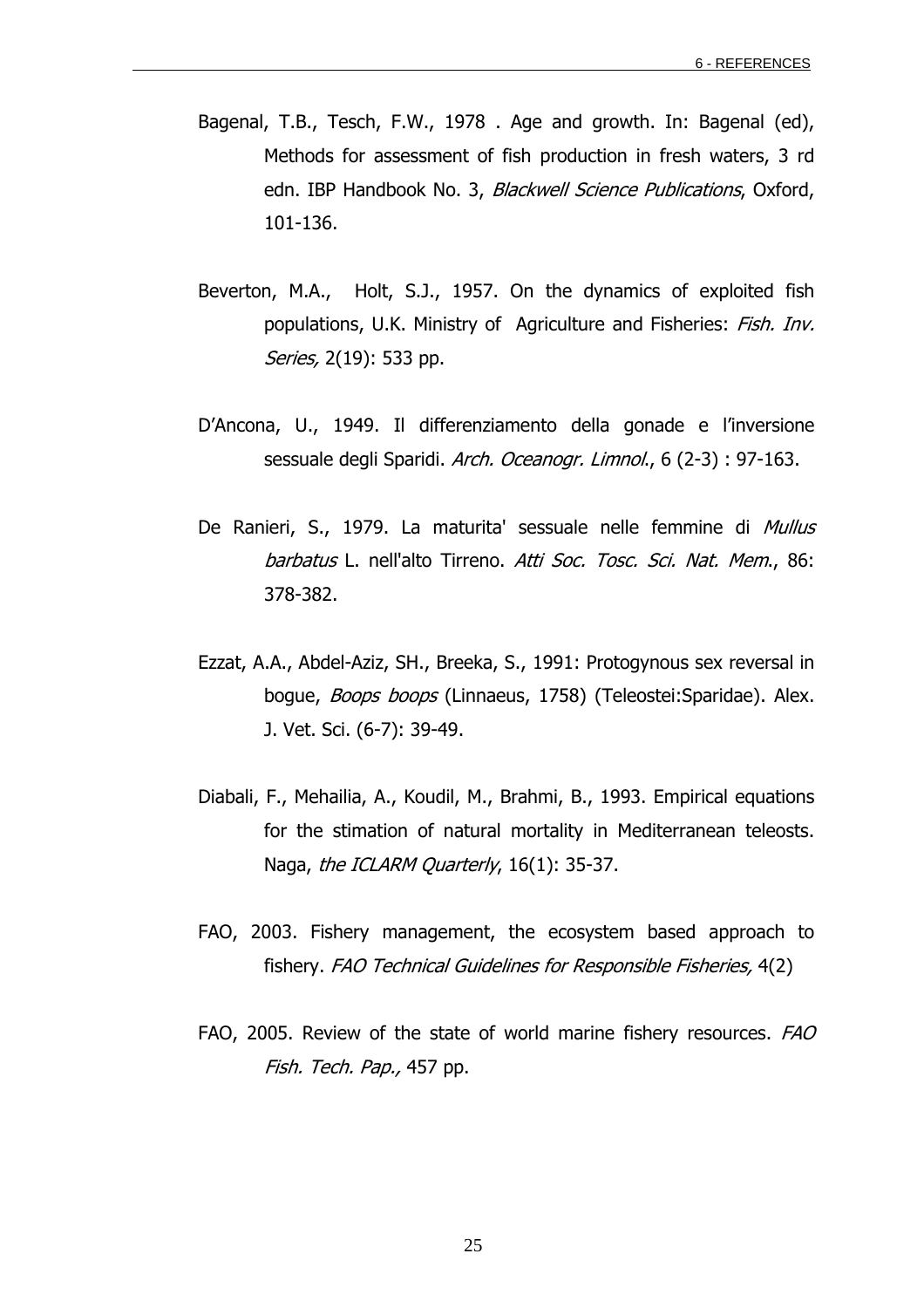- Girardin, M., Quignard, J.P., 1986. Croissance de *Boops boops* Linné, 1758 (poissons sparidés) dans le Golfe du Lion (Growth of the *Boops* boops Linné, 1758 (Sparidae) in the Gulf of Lion). J. Appl. Ichth., 2: 22-32.
- Gordo, L.S., 1992. Contribuicao para o conhecimento da biologia e do estado de exploracao do stock de boga (Boops boops Linneo. 1758) da costa portuguesa. Faculdade de Ciencias, Tese de Doutoramento, Lisboa, 361 pp.
- Gordo, L.S., 1995. On the sexual maturity of boque (*Boops boops*) (Teleostei, Sparidae) from Portugues Cost. Sci. Mar., 59 (3-4): 279-286.
- Gordo, L.S., 1995. Gametogenesis in *Boops boops* (L., 1758). Bol. Inst. Portugues de Invest. Marıtima, 1: 79–91.
- Gordo, L.S., 1996. On the age and growth of bogue, *Boops boops* (L.), from the Portuguese coast. Fish. Manag. Ecol., 3: 157-164.
- Hassan, M.W.A., 1990. Comparative biological studies between species of family Sparidae, *Boops boops* and *Boops salpa* in Egyptian Mediterranean waters. M. Sc. Thesis, Fac. of Sci., University of Alexandria.
- Hile, R., 1936. Age and growth of the cisco *Leucichthys artedi* (Lesueur) in the lake of Northeastern highlands Wisconsin. B.U.S. Bureau Fish., 48: 311-317
- Hislop, M.J., 1984. A comparison of the reproductive tactics and strategies of cod, haddock, whiting and Norway pout in the North Sea. Fish reproduction. Academic press Inc. Lon. Ltd.: pp. 311-329.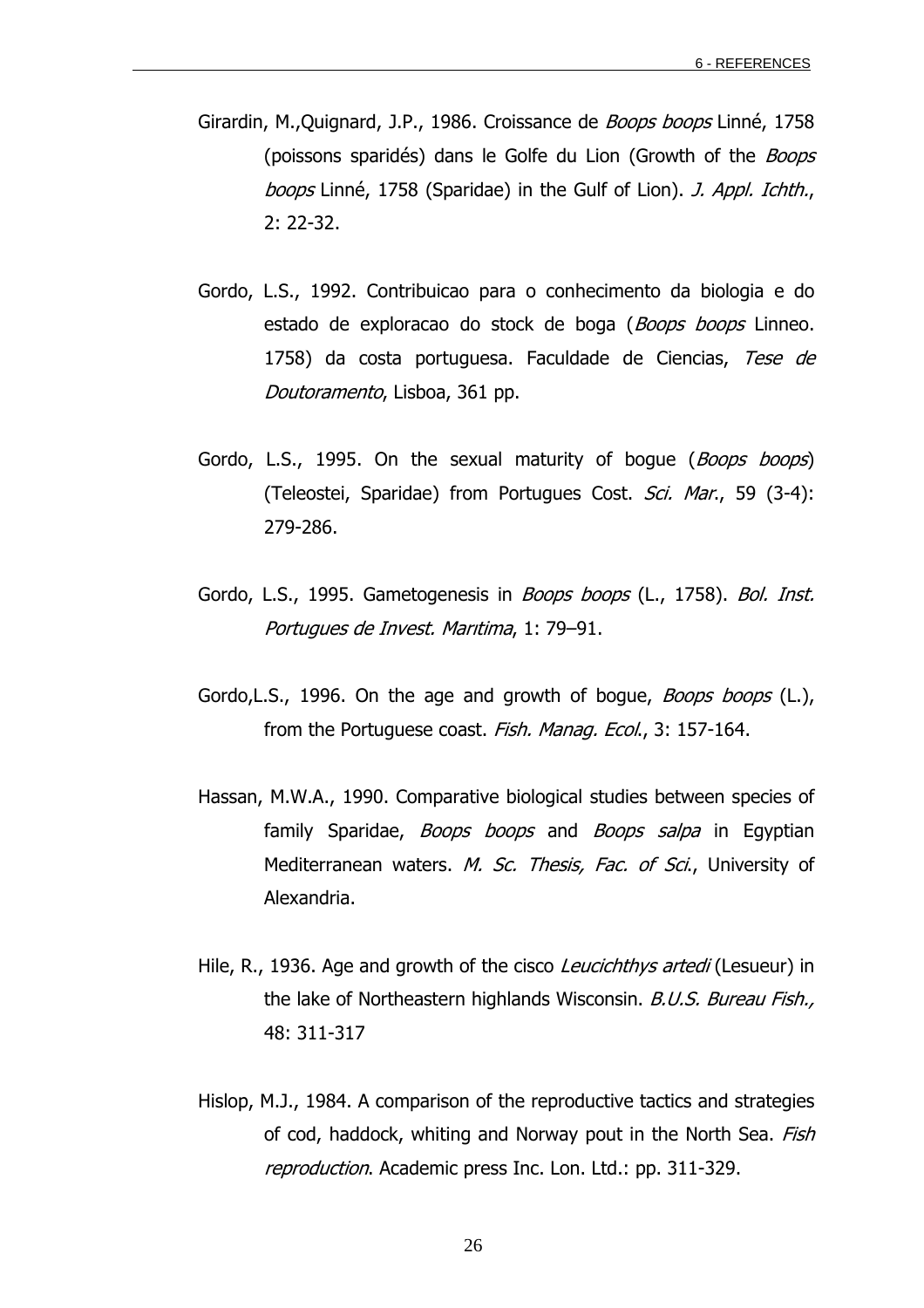- Holden, M.J., Raitt, D.F.S., 1974. Manual of fishery science. Part 2. Methods of resource investigations and their application. FAO Fish. Tech. Pap., 115: 214 pp.
- Hossain, MY., Ahmed, ZF., Leunda, PM., Roksanul Islam, AKM., Jasmine, S., Oscoz, J., Miranda, R., Ohtomi, J., 2006. Length-weight and length-length relationships of some small indigenous fish species from the Mathabhanga River, southwestern Bangladesh. J. Appl.Ichth., 22: 301-303.
- Kashiwagi, M., Sakaki, H., Taka hashi, T.,Iwai, T., 1987. A relationship between egg size and hatching rate in Japanese whiting Sillago joponica. Nippon Suisan Gakkaishi, 53 (12): 2105-2110.
- Lissia-Frau, A.M., 1966. Ricerche sul differenziamento sessuale di Boops salpa (L.) (Teleostei, Sparidae). Atti Accad. Gioenia Sci. Nat. 6 ser., 18: 165-174.
- Lissia-Frau, A.M., 1966. Sulla presenza di ovociti nell'area testicolare delle gonadi ermaphrodite della boga *Boops boops* (L.). Bolletino *di Zool.*, 33 (2): 9-22.
- Lissia-Frau, A.M., 1968. Le manifestazioni della sessualita negli Sparidi (Teleostei, Perciformes). Studi Sassaressi, 2: 243-261.
- Lissia Frau, A.M., M. Pala and S. Casu, 1977. Observations and considerations on protandrous hermaphroditism in some species of Sparid fishes (Teleostei, Perciformes). Studi Sassaressi, 54: 147-167.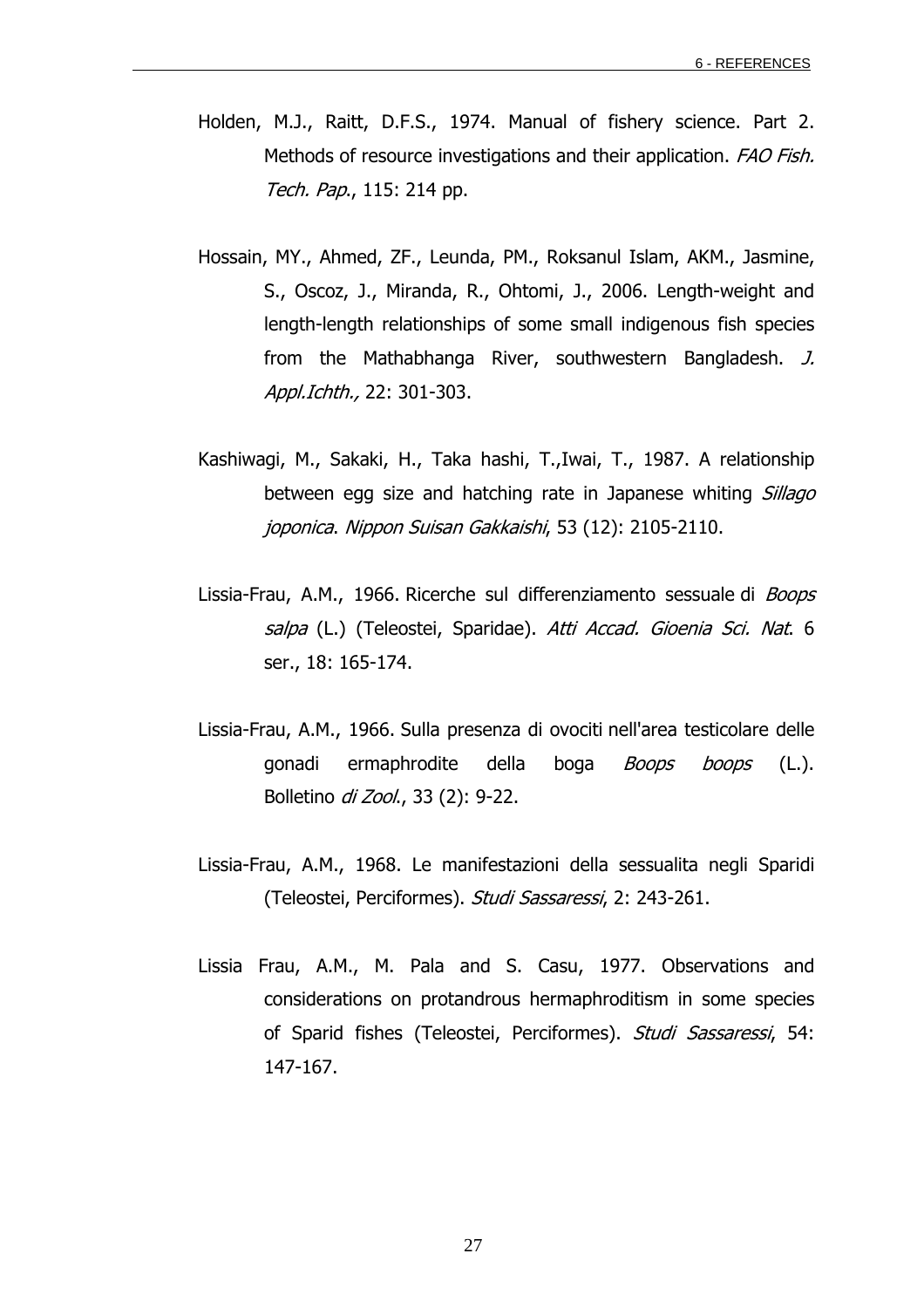- Martin W.R.,1949. The mechanics of environmental control of body form in fishes. University of Toronto studies in Biological series 58, Ontario Fisheries Research Laboratory, 70: 1-72.
- Merella, P., Quetaglas, A., Alemany, F., Carbonella, A., 1997. Lengthweight relationship of fishes and cephalopods from the Balearic Islands (western Mediterranean). Naga. ICLARM Quaterly, 20 (3-4): 66–68.
- Mouneimne, N., 1978. Poissons des cotes du Liban. These Université Pierre et Marie Curie, Paris VI, 490 pp.
- Pauly, D., 1980. On the interrelationships between natural mortality, growth parameters and mean environmental temperature in 175 fish stocks. J. Cons. Int. Explor. Mer., 39(3): 175-192.
- Pauly D, Gayanilo Jr. F.C. 1997. A Bee: An alternative approach to estimating the parameters of a length-weight relationship from length frequency samples and their bulk weights. NAGA ICLARM, Manila, Philippines.
- Pauly, D., Christensen, V., Dalsgaard, J., Froese, R., Torres, F., 1998. Fishing down marine food webs. Science, 279: 860-863.
- Pauly, D., Christensen, V., Guénette, S., Pitcher, T., Sumaila, U., Walters, C., Watson, R., Zeller, D., 2002. Towards sustainability in world fisheries. Nature, 418: 689–695.
- Reinboth, R., 1962. Morphologische und funktionelle Zweigeschlechtli cheit bei marinen
- Teleostiern (Serranidae, Sparidae, Centracanthidae, Labridae). Zool. Jb. Physiol., 69: 405-480.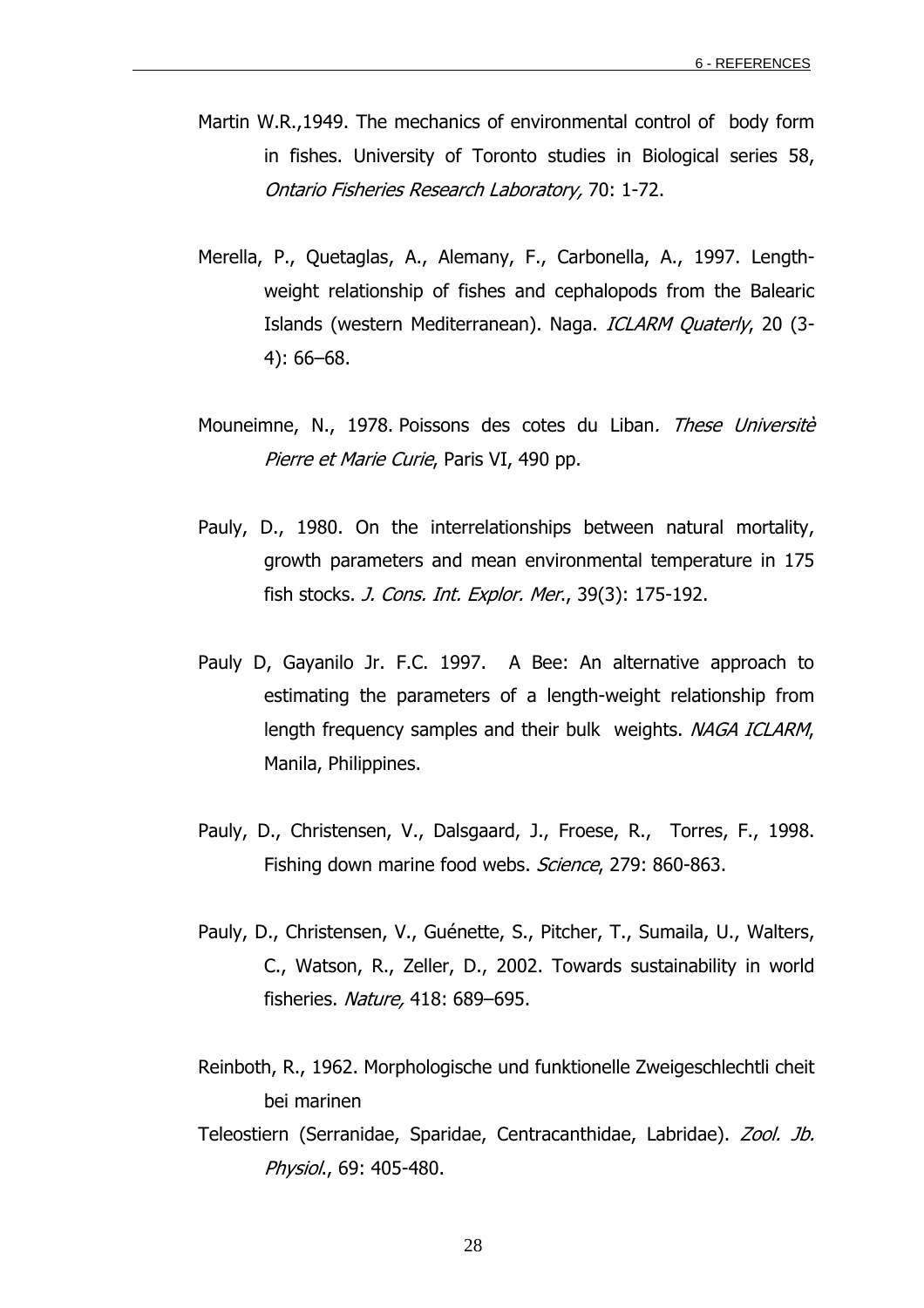- Tesch, W., 1971. Age and growth. In: RICKER, W.E. (ed), Methods for assessment of fish production in fresh waters, 2nd edn. International Biological Programme, Oxford and Edinburgh, 97-130.
- Valle, C., Bayle, JT., Ramos, A.A., 2003. Weight-length relationships for selected fish species of the western Mediterranean Sea. J. oAppl. Ichth., 19: 261-262.
- Vidalis, F., 1950. Study on the biology of *Boops boops* in Greek water. Park. Hell. Hidrobiol. Inst., 4: 51-71.
- Wotton, R.J., 1984. Introduction: Strategies and tactics in fish reproduction. Fish reproduction. Academy Press Inc. London Ltd: 1-12.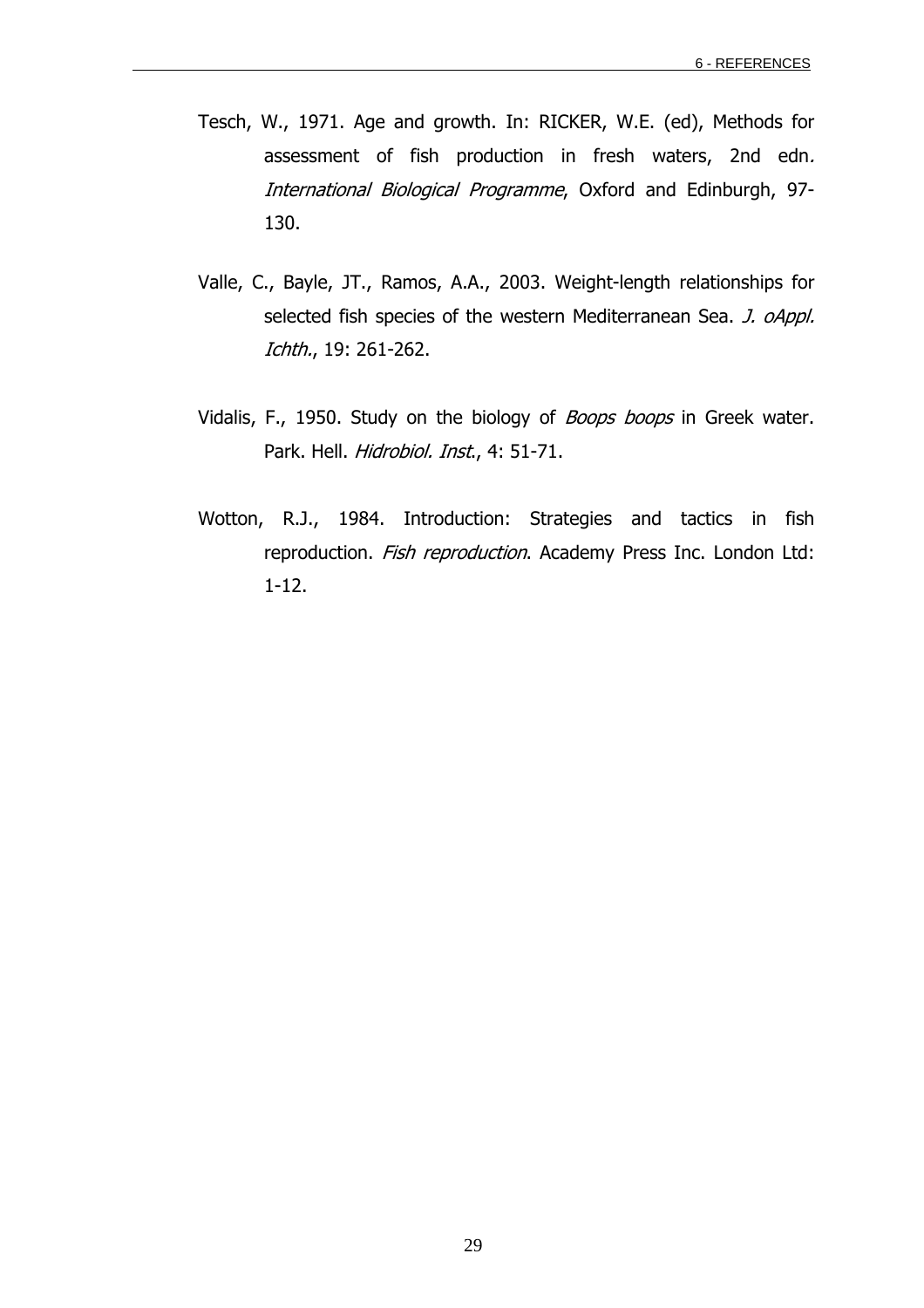## **CURRICULUM VITAE**

### **ANDREA MASSARO**

#### **EDUCATION AND TRAINING**

| • Dates (from $-$ to)                                                  | September 2011 - onward                                                                                                           |
|------------------------------------------------------------------------|-----------------------------------------------------------------------------------------------------------------------------------|
| • Name and type of                                                     | Univesitad Las Palmas de Gran Canaria                                                                                             |
| organisation providing                                                 | PhD student "Sustainable Management of Fisheries                                                                                  |
| education and training                                                 | <b>Resources"</b>                                                                                                                 |
|                                                                        | Project: Biology, ecology and population dynamics of an exploited<br>seabream, Boops boops (Linneo, 1758), in Gran Canaria        |
| • Dates (from $-$ to)                                                  | September 2008 - October 2010                                                                                                     |
| • Name and type of<br>organisation providing<br>education and training | Università di Pisa                                                                                                                |
| • Title of qualification<br>awarded                                    | Master degree cum laude (with honour) in Marine Biology                                                                           |
| • Principal<br>subjects/occupational<br>skills covered                 | Marine ecology, zoology, physiology, oceanography, fishery<br>biology, biostatistics, genetics.                                   |
| • Thesis                                                               | "Population dynamics of hake, Merluccius merluccius, in the<br>Northwest Mediterranean"                                           |
| • Dates (from $-$ to)                                                  | September 2004 - April 2008                                                                                                       |
| • Name and type of<br>organisation providing<br>education and training | Università degli Studi di Milano - Bicocca                                                                                        |
| • Title of qualification<br>awarded                                    | <b>Bachelor degree with honours in Biology</b>                                                                                    |
| • Principal<br>subjects/occupational<br>skills covered                 | Chemistry, microbiology, human anatomy, human physiology,<br>ecology, zoology, statistics, genetics, botany.                      |
| • Thesis                                                               | "Morphology and morphometry of three species of diplectanids<br>(Monogenoidea: Monopisthocotylea) parasites of Diplodus vulgaris" |
| • Dates                                                                | September 2002 - June 2003                                                                                                        |
| • Name and type of<br>organisation providing<br>education and training | C.P.F. Vigorelli - Milan                                                                                                          |
| • Title of qualification<br>awarded                                    | Certification of merit with honours in "Water Depuration<br><b>Techniques"</b>                                                    |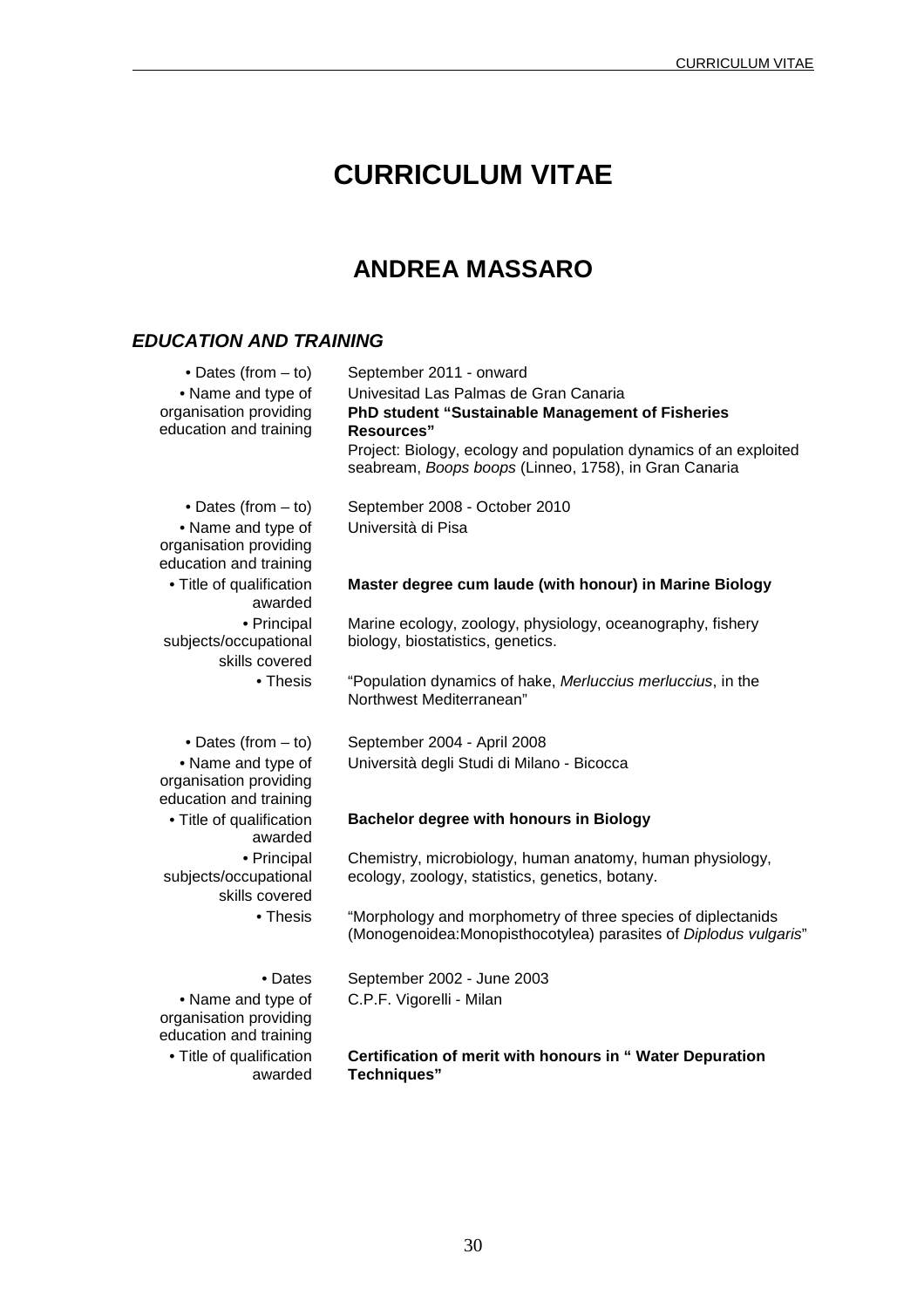| • Dates<br>• Name and type of<br>organisation providing<br>education and training<br>• Title of qualification<br>awarded                                                         | September 1997 - September 2002<br>I.T.C.S "A. Greppi" - Monticello B.za -LC-<br><b>Chemical high school qualification</b>                                                                                                                                                                                                                                                                                                                                                                                                                                                      |
|----------------------------------------------------------------------------------------------------------------------------------------------------------------------------------|---------------------------------------------------------------------------------------------------------------------------------------------------------------------------------------------------------------------------------------------------------------------------------------------------------------------------------------------------------------------------------------------------------------------------------------------------------------------------------------------------------------------------------------------------------------------------------|
| <b>WORK EXPERIENCE</b>                                                                                                                                                           |                                                                                                                                                                                                                                                                                                                                                                                                                                                                                                                                                                                 |
| • Dates (from $-$ to)<br>• Name and address of<br>employer<br>• Type of business or sector<br>• Occupation or position held<br>• Main activities and<br>responsibilities         | January 2010 - September 2011<br><b>CIBM - Livorno</b><br>Marine Institute Research<br>Fishery biologist, field and laboratory assistant<br>- Fishery studies, bottom trawl surveys (MEDITS), age and growth<br>studies, population dynamics, stock assessment, set nets<br>selectivity, bottom trawl net selectivity, impact of fishing gears,<br>statistics on landing and discard data;                                                                                                                                                                                      |
| • Dates (from $-$ to)<br>• Name and address of<br>employer<br>• Type of business or sector<br>• Occupation or position held<br>• Main activities and<br>responsibilities         | May 2010 - September 2011<br>Acquario di Livorno<br>Aquarium<br><b>Tourist Guide</b><br><b>Tourist Guide</b>                                                                                                                                                                                                                                                                                                                                                                                                                                                                    |
| $\bullet$ Dates (from $-$ to)<br>• Name and address of<br>employer<br>• Type of business or sector<br>• Occupation or position held<br>• Main activities and<br>responsibilities | May 2009<br>Hydra Institute for Marine Science, Island of Elba, Italy<br>Marine Institute Research<br>Internship<br>- Fish identification and capture during diving activities;<br>- Laboratory activities on plankton morphology and ecology;<br>- Evolution, systematic, and taxonomy of the Mediterranean fauna;<br>- Functional morphology and special adaptations;<br>- Ecology of marine fauna: defense, nutrition, sensory systems and<br>reproduction;<br>- The way of living of the organisms in their natural environment<br>- Larval development of selected groups. |
| $\bullet$ Dates (from $-$ to)<br>• Name and address of<br>employer<br>• Type of business or sector<br>• Occupation or position held<br>• Main activities and<br>responsibilities | May 2007<br>Training Center of the Egyptian Environmental Affairs Agency<br>Sharm El Sheikh - Egypt<br><b>Tropical Marine Biology</b><br>Internship<br>- Attendance of marine biology;<br>- Coral reef ecology and biodiversity;<br>- Human impact on reef;<br>- Zoology workshops.                                                                                                                                                                                                                                                                                             |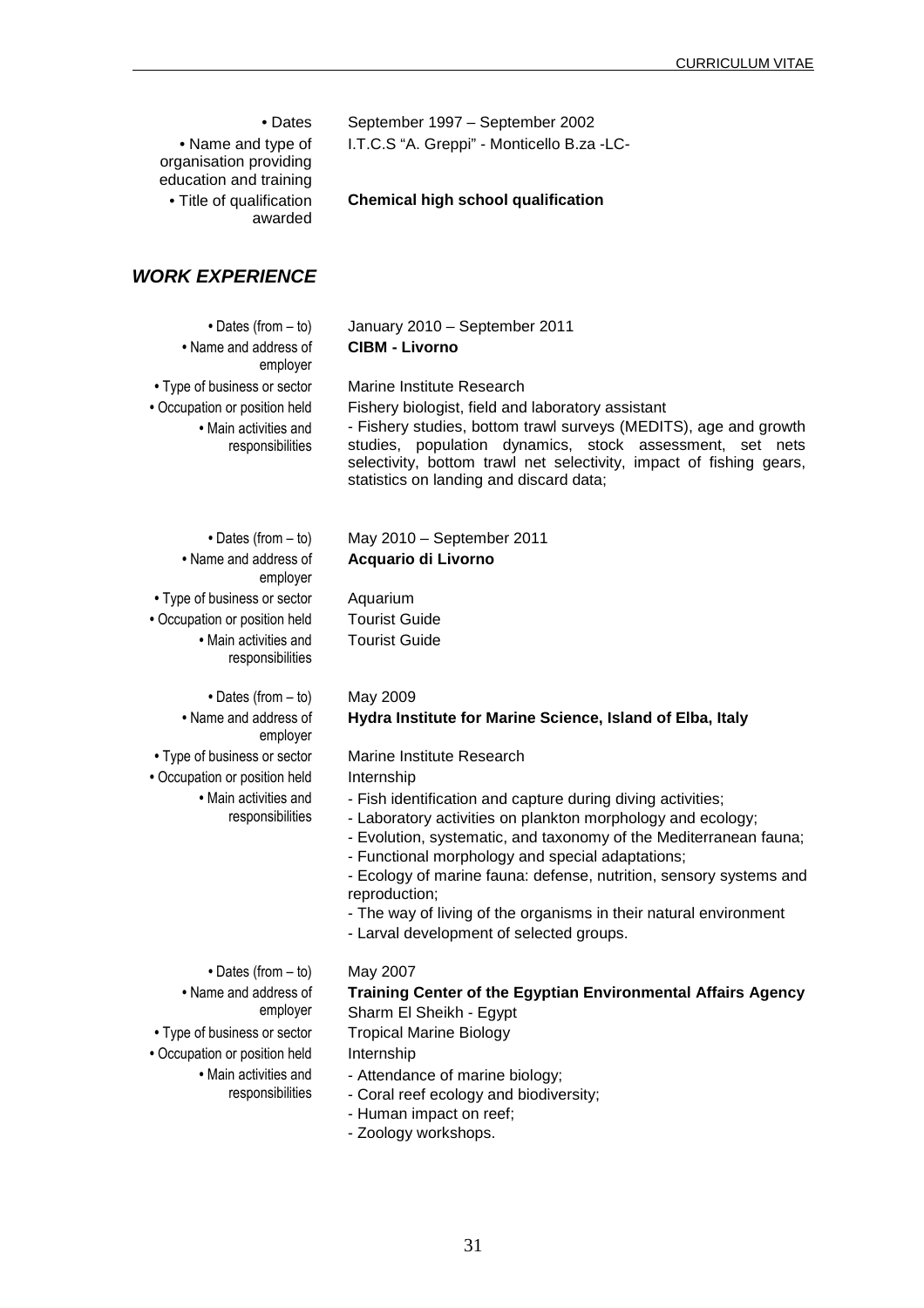| $\bullet$ Dates (from $-$ to)             | April 2003 - September 2004                          |
|-------------------------------------------|------------------------------------------------------|
| • Name and address of<br>employer         | <b>Ambiente Energia Brianza</b>                      |
| • Type of business or sector              | Drinking water laboratory                            |
| • Occupation or position held             | Laboratory technician                                |
| • Main activities and<br>responsibilities | Chemical (HPLC, GM, GS) and microbiological analysis |
| $\bullet$ Dates (from $-$ to)             | April 2003 - September 2004                          |
| • Name and address of<br>employer         | <b>S.I.R.</b>                                        |
| • Type of business or sector              | Chemical industry                                    |
| • Occupation or position held             | Laboratory technician                                |
| • Main activities and<br>responsibilities | Quality control on raw material                      |

#### **PARTECIPATION IN RESEARCH PROJECTS**

Involved in research projects funded by the European Commission and Italian Ministries; Involved in the MEDITS (2010/2011/2012) trawl survey, and in the activities of the Community framework for the collection, management and use of data in the fisheries sector and support for scientific advice regarding the Common Fisheries Policy (Council Regulation (EC) n. 1543/2000, n. 1639/2001, n. 199/2008).

**•** Project Title: **MEDITS 2012 (Mediterranean Trawl Survey) - DCF (EU Reg 199/2008)** 

- Funded by: **EU DG MARE Italian Ministry of Agricoltura and Food MIPAAF**
- Participants: **CIBM, Univesità di Genova, Università di Roma, Livorno Arpat**
- Duration: from June 2012 to: July 2012
- Amount of grant: 285,000 Euros
- Research Head: **Prof. Stefano Ranieri**
- Number of researchers: **25**

**•** Project Title: **MEDITS 2011 (Mediterranean Trawl Survey) - DCF (EU Reg 199/2008)** 

- Funded by: **EU DG MARE Italian Ministry of Agricoltura and Food MIPAAF**
- Participants: **CIBM, Univesità di Genova, Università di Roma, Livorno Arpat**
- Duration: from may 2011 to: July 2011
- Amount of grant: 235,000 Euros
- Research Head: **Prof. Stefano Ranieri**
- Number of researchers: **25**